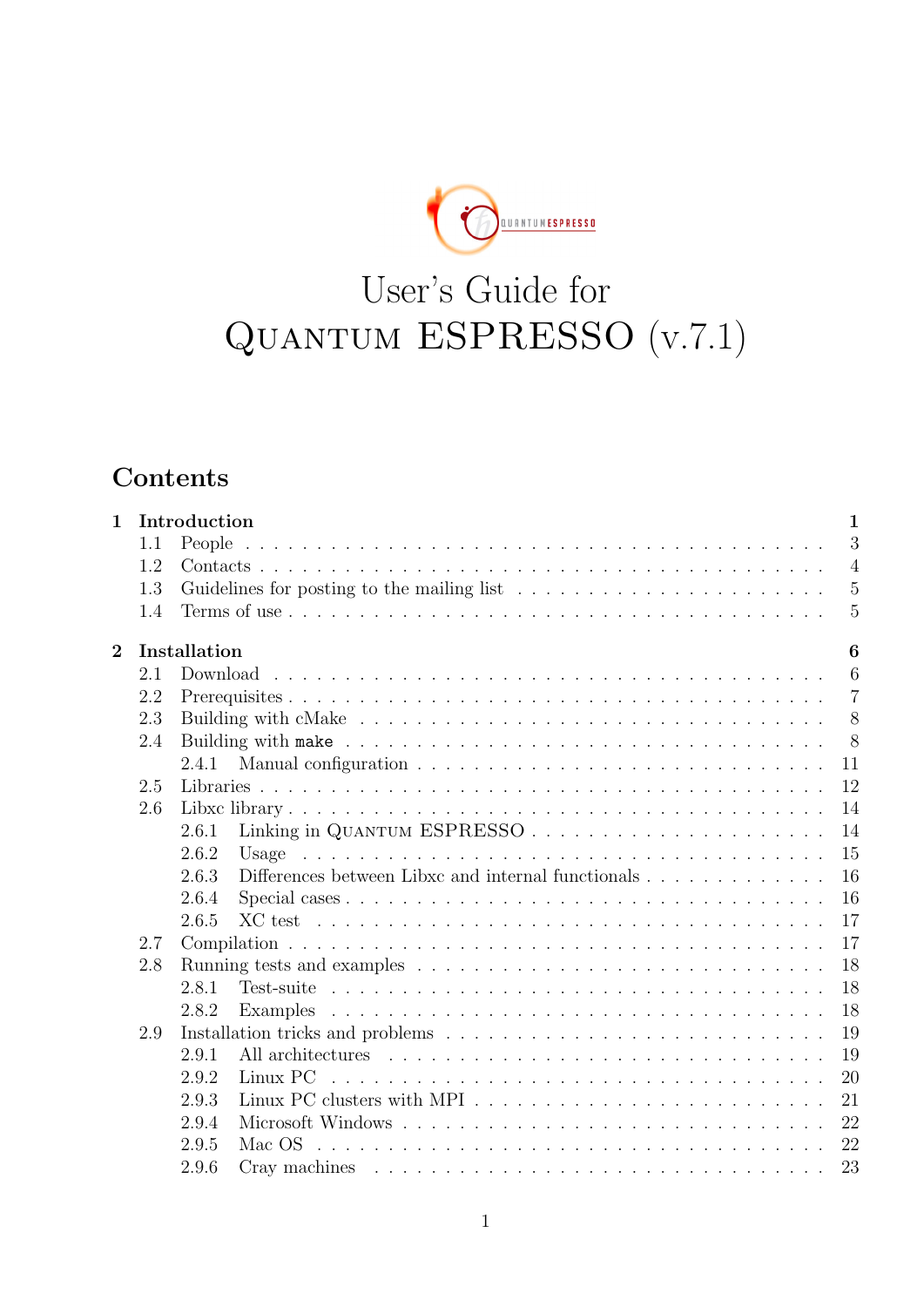|  | 3 Parallelism | 25 |
|--|---------------|----|
|  |               |    |
|  |               |    |
|  |               |    |
|  |               |    |
|  |               |    |

## 1 Introduction

This guide gives a general overview of the contents and of the installation of QUANTUM ESPRESSO (opEn-Source Package for Research in Electronic Structure, Simulation, and Optimization), version 7.1.

Important notice: due to the lack of time and of manpower, this manual does not cover many important aspects and may contain outdated information.

The Quantum ESPRESSO distribution contains the core packages PWscf (Plane-Wave Self-Consistent Field) and CP (Car-Parrinello) for the calculation of electronic-structure properties within Density-Functional Theory (DFT), using a Plane-Wave (PW) basis set and pseudopotentials. It also includes other packages for more specialized calculations:

- PWneb: energy barriers and reaction pathways through the Nudged Elastic Band (NEB) method.
- PHonon: vibrational properties with Density-Functional Perturbation Theory (DFPT).
- PostProc: codes and utilities for data postprocessing.
- PWcond: ballistic conductance.
- XSPECTRA: K-,  $L_1$ -,  $L_2$ <sub>3</sub>-edge X-ray absorption spectra.
- TD-DFPT: spectra from Time-Dependent Density-Functional Perturbation Theory.
- GWL: electronic excitations within the GW approximation and with the Bethe-Salpeter Equation
- EPW: calculation of the electron-phonon coefficients, carrier transport, phonon-limited superconductivity and phonon-assisted optical processes;
- $\bullet$  HP: calculation of Hubbard U parameters using DFPT;
- QEHeat: energy current in insulators for thermal transport calculations.
- KCW: quasiparticle energies of finite and extended systems using Koopmans-compliant functionals in a Wannier representation.

The following auxiliary packages are included as well:

 PWgui: a Graphical User Interface, producing input data files for PWscf and some PostProc codes.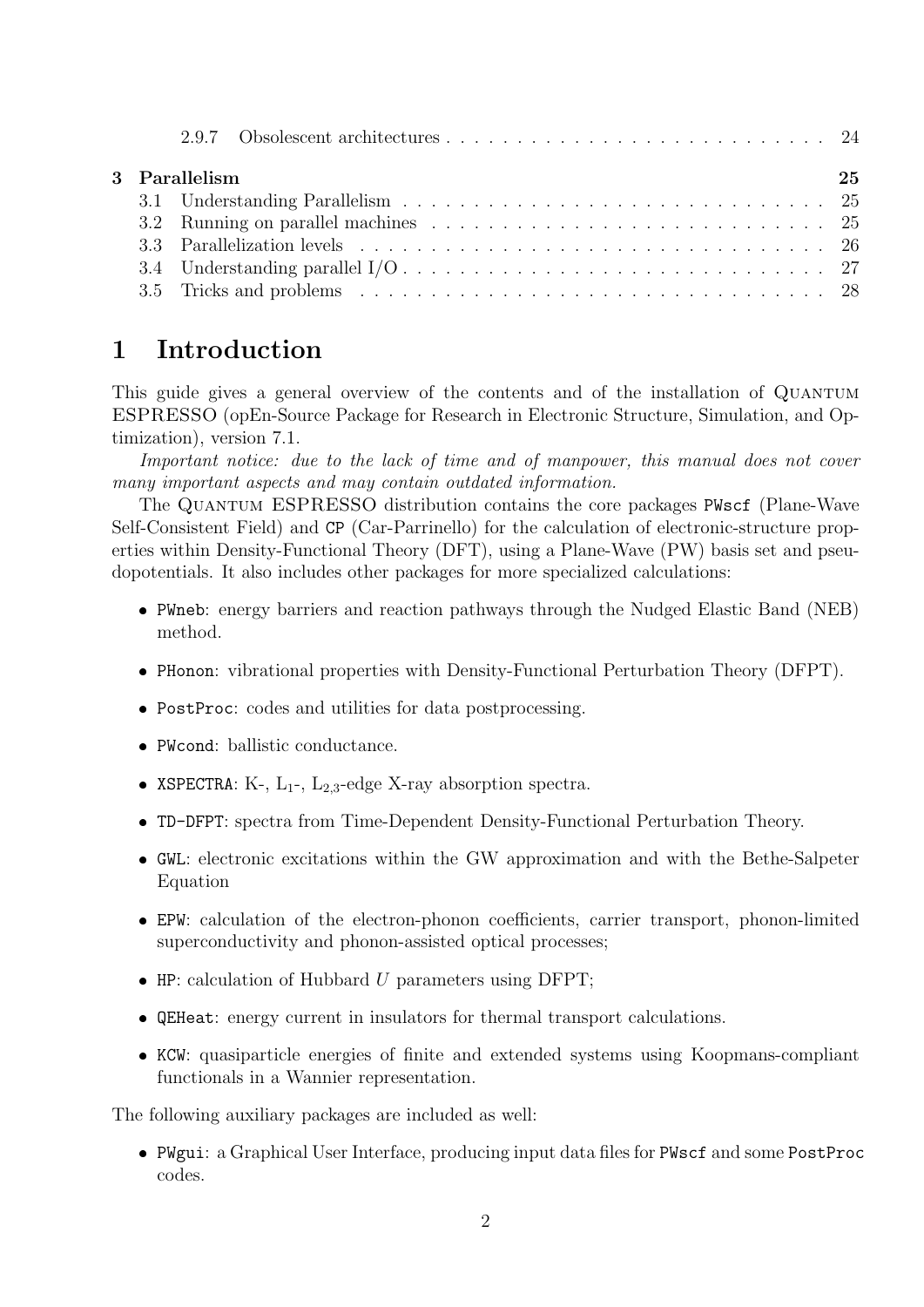atomic: atomic calculations and pseudopotential generation.

A copy of required external libraries is either included or automatically downloaded from the net. Finally, several additional packages that exploit data produced by QUANTUM ESPRESSO or patch some QUANTUM ESPRESSO routines can be automatically installed using make:

- Wannier90: maximally localized Wannier functions.
- WanT: quantum transport properties with Wannier functions.
- YAMBO: electronic excitations within Many-Body Perturbation Theory, GW and Bethe-Salpeter equation.
- D3Q: anharmonic force constants.
- GIPAW (Gauge-Independent Projector Augmented Waves): NMR chemical shifts and EPR g-tensor.

For Quantum ESPRESSO with the self-consistent continuum solvation (SCCS) model, aka "Environ", see http://www.quantum-environment.org/.

Documentation on single packages can be found in the Doc/ directory of each package. A detailed description of input data is available for most packages in files INPUT \*.txt and INPUT\_\*.html.

The Quantum ESPRESSO codes work on many different types of Unix machines, including parallel machines using both OpenMP and MPI (Message Passing Interface). Quantum ESPRESSO also runs on Mac OS X and MS-Windows machines (see section 2.2). Since Feb.2021 the main repository also works with NVidia GPU's.

Further documentation, beyond what is provided in this guide, can be found in:

- the Doc/ and examples/ directories of the QUANTUM ESPRESSO distribution;
- the web site www.quantum-espresso.org;
- the archives of the mailing list: See section 1.2, "Contacts", for more info.

People who want to contribute to QUANTUM ESPRESSO should read the Wiki pages on GitLab: https://gitlab.com/QEF/q-e/-/wikis.

This guide does not explain the basic Unix concepts (shell, execution path, directories etc.) and utilities needed to run QUANTUM ESPRESSO; it does not explain either solid state physics and its computational methods. If you want to learn the latter, you should first read a good textbook, such as e.g. the book by Richard Martin: Electronic Structure: Basic Theory and Practical Methods, Cambridge University Press (2004); or: Density functional theory: a practical introduction, D. S. Sholl, J. A. Steckel (Wiley, 2009); or Electronic Structure Calculations for Solids and Molecules: Theory and Computational Methods, J. Kohanoff (Cambridge University Press, 2006). Then you should consult the documentation of the package you want to use for more specific references.

All trademarks mentioned in this guide belong to their respective owners.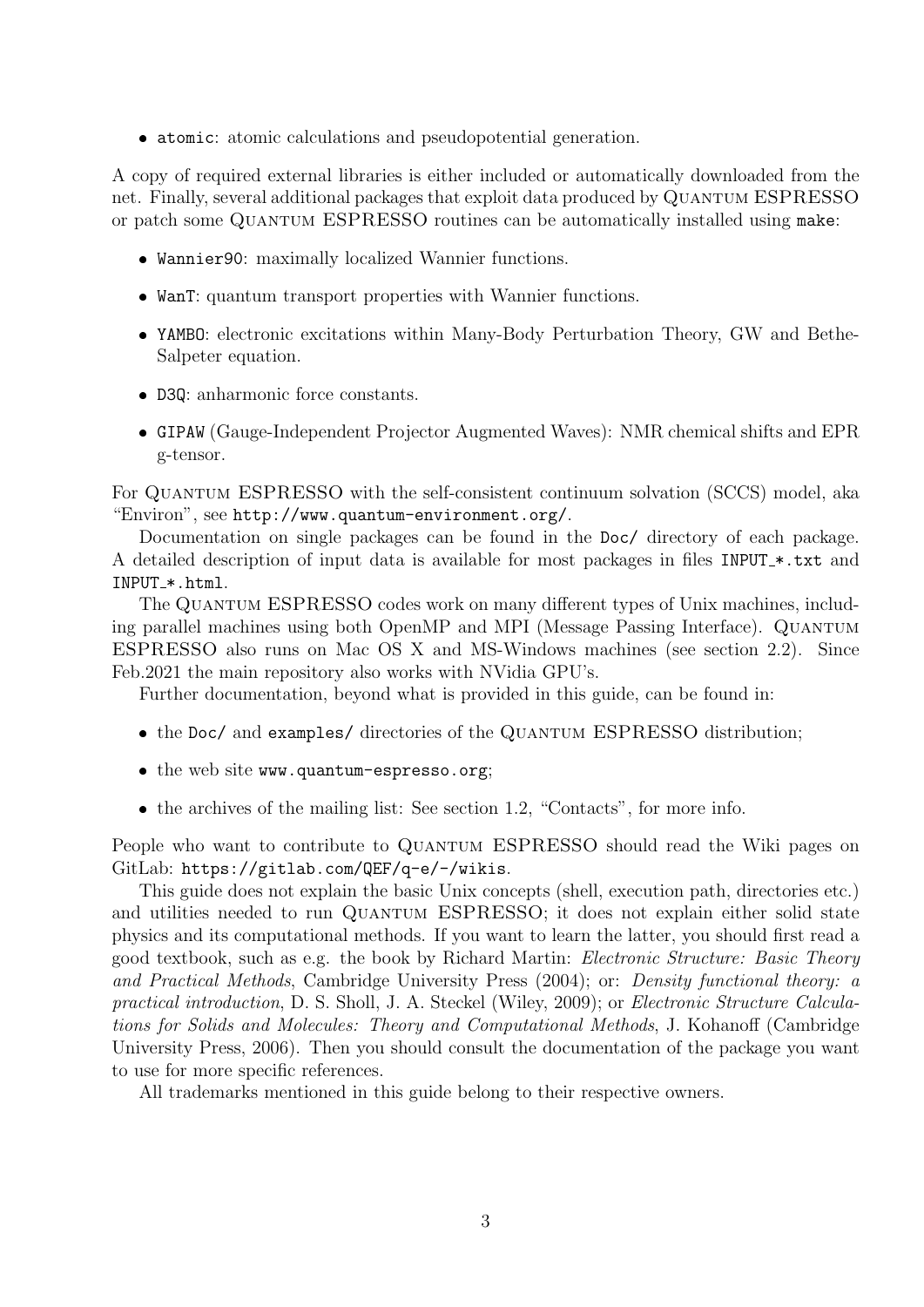## 1.1 People

The maintenance and further development of the QUANTUM ESPRESSO distribution is promoted by the QUANTUM ESPRESSO Foundation under the coordination of Paolo Giannozzi (Univ. Udine and IOM-CNR, Italy) and Pietro Delugas (SISSA Trieste) with a strong support from the MaX - Materials design at the Exascale EU Centre of Excellence. The GPU porting is mostly the work of Pietro Bonfà (Univ. Parma).

Contributors to QUANTUM ESPRESSO, beyond the authors of the papers mentioned in Sec.1.4, include:

- Victor Yu (Urbana-Champaign) for various bug fixes and optimizations;
- Alexandre Tkatchenko's group, in particular Szabolcs Goger (U. Luxembourg), and Robert DiStasio's group, in particular Hsin-Yu Ko (Cornell), for Many-Body Dispersion (MBD) correction;
- Federico Ficarelli and Daniele Cesarini (CINECA), with help from Ye Luo (Argonne) and Sebastian Gsänger, for CMake support;
- Ye Luo (Argonne) for many contributions to improved threading, GPU porting, CI (Continuous integration), and testing;
- Fabio Affinito and Sergio Orlandini (CINECA) for ELPA support, for contributions to the FFT library, and for various parallelization improvements;
- Sebastiano Caravati for direct support of GTH pseudopotentials in analytical form, Santana Saha and Stefan Goedecker (Basel U.) for improved UPF converter of newer GTH pseudopotentials;
- Axel Kohlmeyer for libraries and utilities to call QUANTUM ESPRESSO from external codes (see the COUPLE sub-directory), made the parallelization more modular and usable by external codes;
- Èric Germaneau for TB09 meta-GGA functional, using libxc;
- Guido Roma (CEA Saclay) for vdw-df-obk8 e vdw-df-ob86 functionals;
- Yves Ferro (Univ. Provence) for SOGGA and M06L functionals;
- Ikutaro Hamada (NIMS, Japan) for RPBE, OPTB86B-vdW, REV-vdW-DF2 functionals, fixes to pw2xsf utility;
- Daniel Forrer (Padua Univ.) and Michele Pavone (Naples Univ. Federico II) for dispersions interaction in the framework of DFT-D;
- Filippo Spiga (University of Cambridge, now at NVidia) for mixed MPI-OpenMP parallelization and for the first GPU-enabled version;
- Costas Bekas and Alessandro Curioni (IBM Zurich) for the initial BlueGene porting.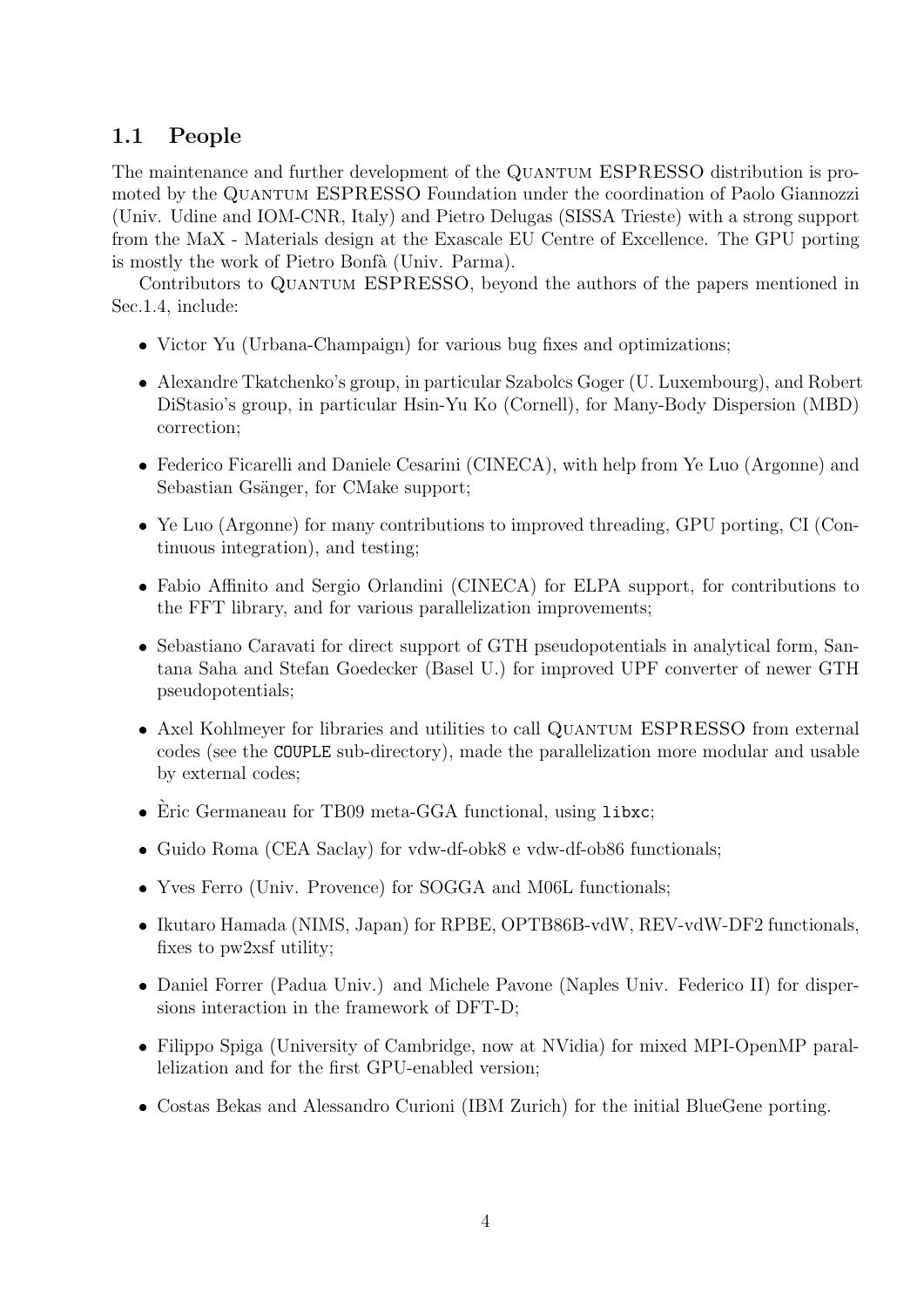Contributors to specific Quantum ESPRESSO packages are acknowledged in the documentation of each package.

An alphabetic list of further contributors who answered questions on the mailing list, found bugs, helped in porting to new architectures, wrote some code, contributed in some way or another at some stage, follows:

˚Ake Sandgren, Audrius Alkauskas, Alain Allouche, Francesco Antoniella, Uli Aschauer, Francesca Baletto, Gerardo Ballabio, Mauro Boero, Scott Brozell, Claudia Bungaro, Paolo Cazzato, Gabriele Cipriani, Jiayu Dai, Stefano Dal Forno, Cesar Da Silva, Alberto Debernardi, Gernot Deinzer, Alin Marin Elena, Francesco Filipponi, Prasenjit Ghosh, Marco Govoni, Thomas Gruber, Martin Hilgeman, Yosuke Kanai, Konstantin Kudin, Nicolas Lacorne, Hyungjun Lee, Stephane Lefranc, Sergey Lisenkov, Kurt Maeder, Andrea Marini, Giuseppe Mattioli, Nicolas Mounet, William Parker, Pasquale Pavone, Mickael Profeta, Chung-Yuan Ren, Kurt Stokbro, David Strubbe, Sylvie Stucki, Paul Tangney, Pascal Thibaudeau, Davide Tiana, Antonio Tilocca, Jaro Tobik, Malgorzata Wierzbowska, Vittorio Zecca, Silviu Zilberman, Federico Zipoli,

and let us apologize to everybody we have forgotten.

#### 1.2 Contacts

The main entry point for QUANTUM ESPRESSO users is the web site:

```
http://www.quantum-espresso.org/.
```
There you find the stable releases for download, general information and documentation.

The recommended place where to ask questions about installation and usage of QUANTUM ESPRESSO, and to report problems, is the mailing list users@lists.quantum-espresso.org. Here you can obtain help from the developers and from knowledgeable users. You have to be subscribed (see the "Contacts" section of the web site) in order to post to the users' list. Please check your spam folder if you do not get a confirmation message when subscribing.

Please read the guidelines for posting, section 1.3! PLEASE NOTE: only messages that appear to come from the registered user's e-mail address, in its exact form, will be accepted. In case of trouble, carefully check that your return e-mail is the correct one (i.e. the one you used to subscribe).

The main entry point for developers is the GitLab web site: https://gitlab.com/QEF/q-e. If you need to contact the developers for specific questions about coding, proposals, offers of help, etc., you may either post an "Issue" to GitLab, or send a message to the developers' mailing list developers@lists.quantum-espresso.org. Please do not post general questions there: they will be ignored.

## 1.3 Guidelines for posting to the mailing list

Life for mailing list subscribers will be easier if everybody complies with the following guidelines:

 $\bullet$  Before posting, please: browse or search the archives – links are available in the "Contacts" section of the web site. Most questions are asked over and over again. Also: make an attempt to search the available documentation, notably the FAQs and the User Guide(s). The answer to most questions is already there.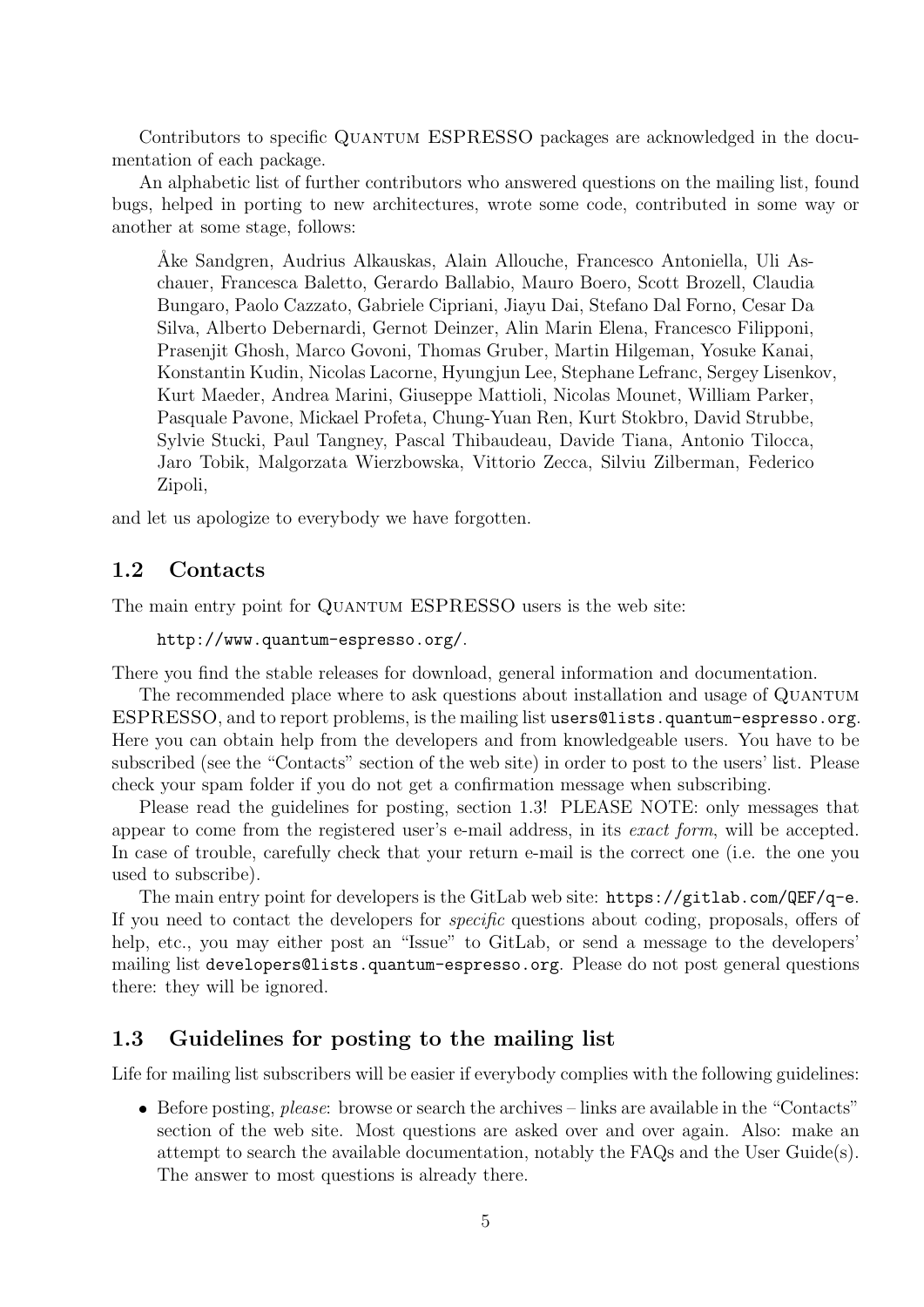- Reply to both the mailing list and the author or the post, using "Reply to all".
- Sign your post with your name and affiliation.
- Choose a meaningful subject. Do not start a new thread by making a "reply" to an existing message: it will confuse the ordering of messages into threads that most mailers can do. In particular, do not use "Reply" to a Digest!!!
- Be short: no need to send 128 copies of the same error message just because this is what came out of your 128-processor run. No need to send the entire compilation log for a single error appearing at the end.
- Do not post large attachments: post a link to a place where the attachment(s) can be downloaded from, such as e.g. DropBox, GoogleDocs, or one of the various web temporary storage spaces.
- Avoid excessive or irrelevant quoting of previous messages. Your message must be immediately visible and easily readable, not hidden into a sea of quoted text.
- Remember that even experts cannot guess where a problem lies in the absence of sufficient information. One piece of information that must always be provided is the version number of Quantum ESPRESSO.
- Remember that the mailing list is a voluntary endeavor: nobody is entitled to an answer, even less to an immediate answer.
- Finally, please note that the mailing list is not a replacement for your own work, nor is it a replacement for your thesis director's work.

#### 1.4 Terms of use

Quantum ESPRESSO is free software, released under the GNU General Public License. See http://www.gnu.org/licenses/old-licenses/gpl-2.0.txt, or the file License in the distribution).

We shall greatly appreciate if scientific work done using the QUANTUM ESPRESSO distribution will contain an acknowledgment to the following references:

P. Giannozzi, S. Baroni, N. Bonini, M. Calandra, R. Car, C. Cavazzoni, D. Ceresoli, G. L. Chiarotti, M. Cococcioni, I. Dabo, A. Dal Corso, S. Fabris, G. Fratesi, S. de Gironcoli, R. Gebauer, U. Gerstmann, C. Gougoussis, A. Kokalj, M. Lazzeri, L. Martin-Samos, N. Marzari, F. Mauri, R. Mazzarello, S. Paolini, A. Pasquarello, L. Paulatto, C. Sbraccia, S. Scandolo, G. Sclauzero, A. P. Seitsonen, A. Smogunov, P. Umari, R. M. Wentzcovitch, J.Phys.: Condens.Matter 21, 395502 (2009)

and

P. Giannozzi, O. Andreussi, T. Brumme, O. Bunau, M. Buongiorno Nardelli, M. Calandra, R. Car, C. Cavazzoni, D. Ceresoli, M. Cococcioni, N. Colonna, I. Carnimeo, A. Dal Corso, S. de Gironcoli, P. Delugas, R. A. DiStasio Jr, A. Ferretti, A. Floris, G. Fratesi, G. Fugallo, R. Gebauer, U. Gerstmann, F. Giustino, T. Gorni, J Jia, M. Kawamura, H.-Y. Ko, A. Kokalj, E. Küçükbenli, M. Lazzeri, M. Marsili, N.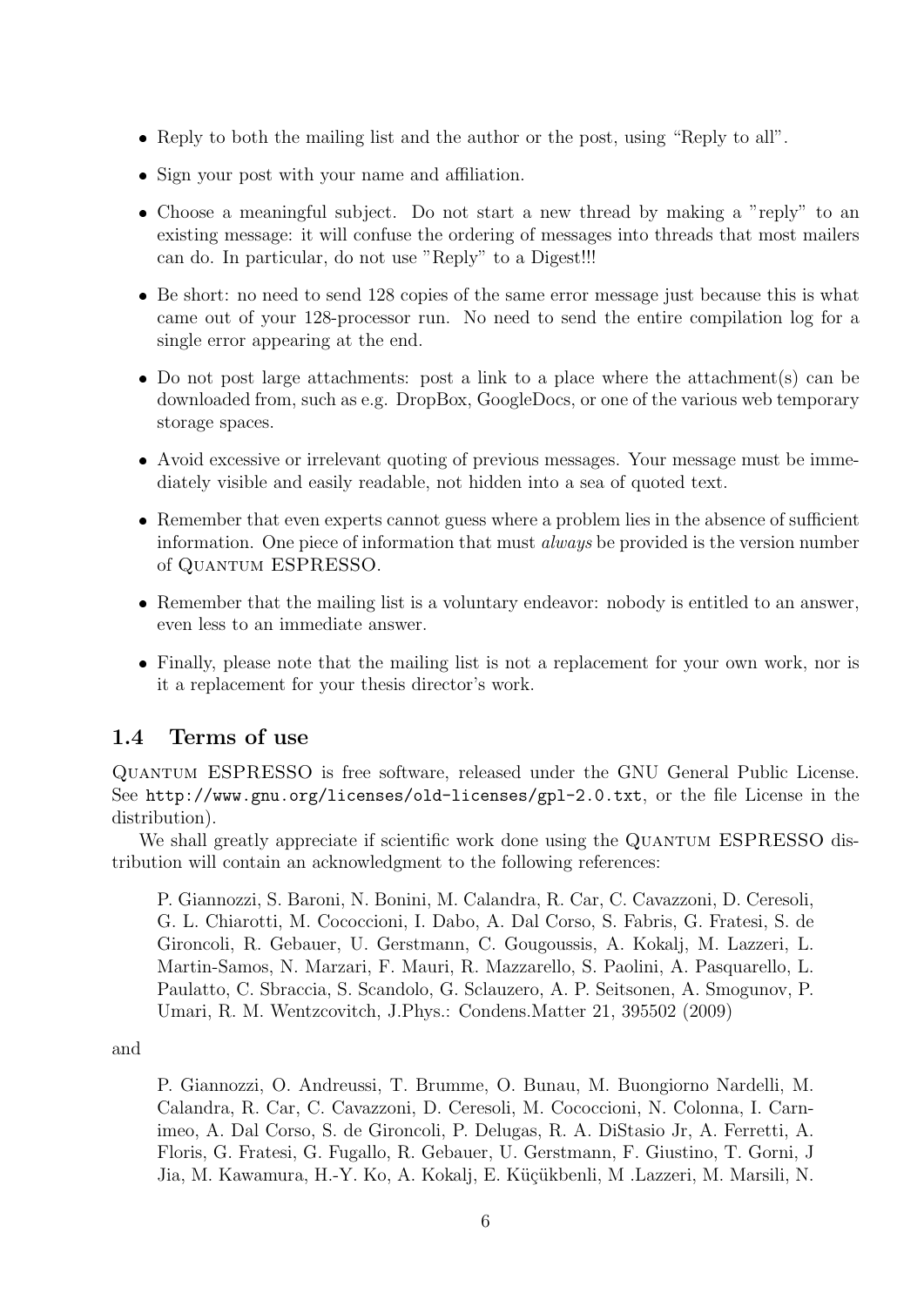Marzari, F. Mauri, N. L. Nguyen, H.-V. Nguyen, A. Otero-de-la-Roza, L. Paulatto, S. Poncé, D. Rocca, R. Sabatini, B. Santra, M. Schlipf, A. P. Seitsonen, A. Smogunov, I. Timrov, T. Thonhauser, P. Umari, N. Vast, X. Wu, S. Baroni, J.Phys.: Condens.Matter 29, 465901 (2017)

Users of the GPU-enabled version should also cite the following paper:

P. Giannozzi, O. Baseggio, P. Bonf`a, D. Brunato, R. Car, I. Carnimeo, C. Cavazzoni, S. de Gironcoli, P. Delugas, F. Ferrari Ruffino, A. Ferretti, N. Marzari, I. Timrov, A. Urru, S. Baroni, J. Chem. Phys. 152, 154105 (2020)

Note the form QUANTUM ESPRESSO for textual citations of the code. Please also see package-specific documentation for further recommended citations. Pseudopotentials should be cited as (for instance)

[ ] We used the pseudopotentials C.pbe-rrjkus.UPF and O.pbe-vbc.UPF from http://www.quantum-espresso.org.

## 2 Installation

## 2.1 Download

Quantum ESPRESSO is distributed in source form, but selected binary packages and virtual machines are also available. Stable and development releases of the QUANTUM ESPRESSO source package (current version is 7.1), as well as available binary packages, can be downloaded from the links listed in the "Download" section of www.quantum-espresso.org.

The Quantum Mobile virtual machine for Windows/Mac/Linux/Solaris provides a complete Ubuntu Linux environment, containing Quantum ESPRESSO and much more. Link and description in https://www.materialscloud.org/work/quantum-mobile.

For source compilation, uncompress and unpack compressed archives in the typical .tar.gz format using the command:

tar zxvf qe-X.Y.Z.tar.gz

(a hyphen before "zxvf" is optional) where X.Y.Z stands for the version number.

A few additional packages that are not included in the base distribution will be downloaded on demand at compile time, using either make or CMake (see Sec.2.7). Note however that this will work only if the computer you are installing on is directly connected to the internet and has either weet or curl installed and working. If you run into trouble, manually download each required package into subdirectory archive/, not unpacking or uncompressing it: command make will take care of this during installation.

The Quantum ESPRESSO distribution contains several directories. Some of them are common to all packages: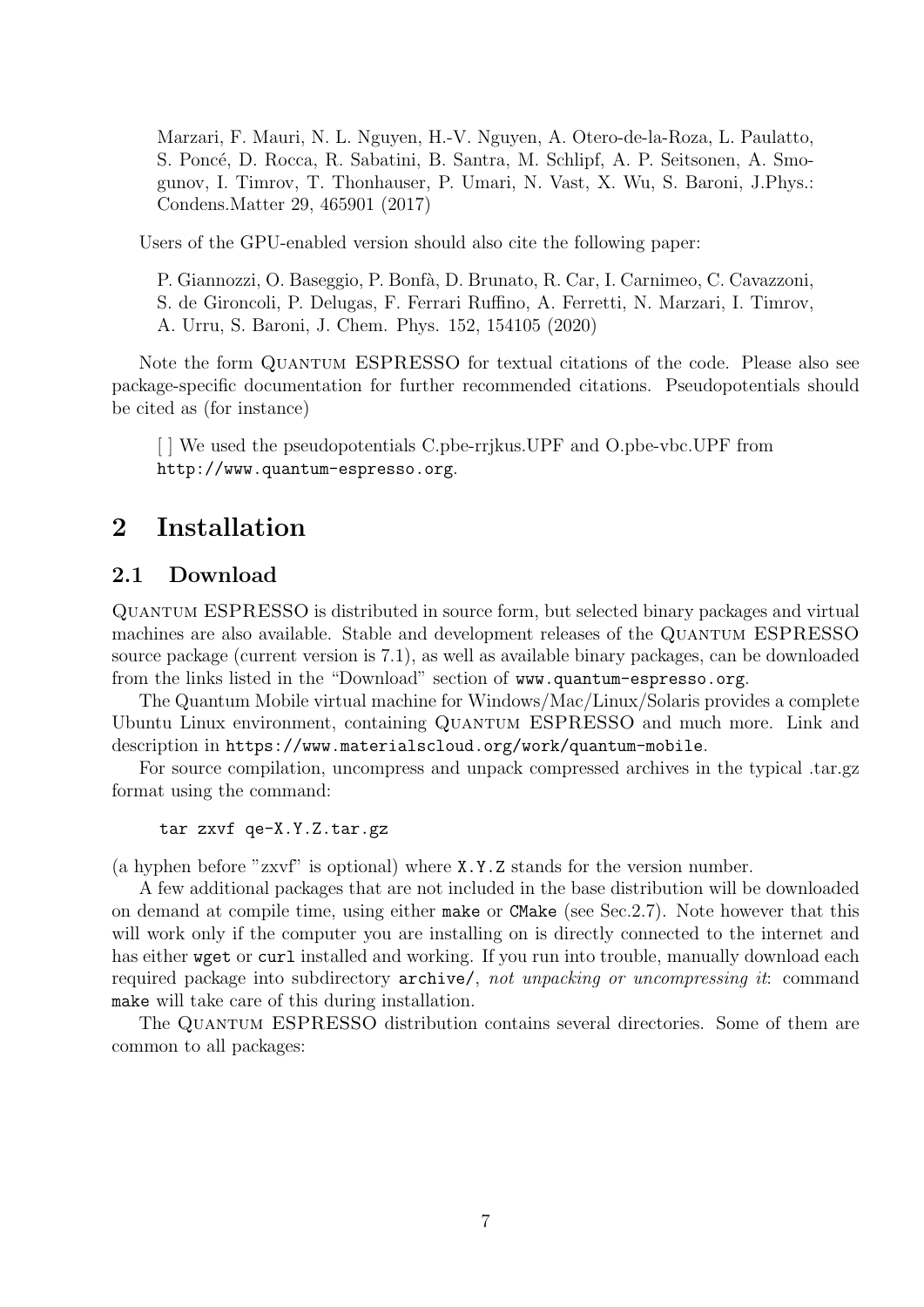|  | Modules/                                                          |                        | Fortran modules and utilities used by all programs        |  |  |
|--|-------------------------------------------------------------------|------------------------|-----------------------------------------------------------|--|--|
|  | upflib/                                                           |                        | pseudopotential-related code, plus conversion tools       |  |  |
|  | include/                                                          |                        | files *.h included by fortran and C source files          |  |  |
|  | clib/                                                             |                        | libraries and utilities written in C                      |  |  |
|  | FFTXlib/                                                          |                        | FFT libraries                                             |  |  |
|  | LAXlib/                                                           |                        | Linear Algebra (parallel) libraries                       |  |  |
|  | KS_Solvers/<br>UtilXlib/<br>XClib/<br>install/<br>pseudo/<br>Doc/ |                        | Iterative diagonalization routines                        |  |  |
|  |                                                                   |                        | Miscellaneous timing, error handling, MPI utilities       |  |  |
|  |                                                                   |                        | Exchange-correlation functionals (excepted van der Waals) |  |  |
|  |                                                                   |                        | installation scripts and utilities                        |  |  |
|  |                                                                   |                        | pseudopotential files used by examples                    |  |  |
|  |                                                                   |                        | general documentation                                     |  |  |
|  |                                                                   |                        | archive/ external libraries in .tar.gz form               |  |  |
|  |                                                                   |                        | external/ external libraries downloaded by CMake          |  |  |
|  |                                                                   |                        | test-suite/ automated tests                               |  |  |
|  |                                                                   |                        | while others are specific to a single package:            |  |  |
|  | PW/                                                               |                        | PWscf package                                             |  |  |
|  | EPW/ EPW package                                                  |                        |                                                           |  |  |
|  | NEB/ PWneb package                                                |                        |                                                           |  |  |
|  |                                                                   |                        | PP/ PostProc package                                      |  |  |
|  |                                                                   |                        | PHonon/ PHonon package                                    |  |  |
|  |                                                                   |                        | PWCOND/ PWcond package                                    |  |  |
|  | CPV/                                                              | CP package             |                                                           |  |  |
|  |                                                                   | atomic/ atomic package |                                                           |  |  |
|  | GUI/ PWGui package                                                |                        |                                                           |  |  |
|  |                                                                   |                        | QEHeat/ QEHeat package                                    |  |  |
|  | HP/                                                               |                        | HP package                                                |  |  |

Finally, directory COUPLE/ contains code and documentation that is useful to call QUANTUM ESPRESSO programs from external codes; directory LR Modules/ contains source files for modules that are common to all linear-response codes.

#### 2.2 Prerequisites

To install Quantum ESPRESSO from source, you need first of all a minimal Unix environment, that is: a command shell (e.g., bash, sh) and utilities make, awk, sed. For MS-Windows, see Sec.2.9.4. You will also need a recent (v.3.14 or later) working CMake software if you prefer installation with CMake (supported since v.6.7), otherwise you will need the configure command from autoconf (see next subsection).

Note that the scripts contained in the distribution assume that the local language is set to the standard, i.e. "C"; other settings may break them. Use export LC ALL=C (sh/bash) or setenv LC\_ALL C (csh/tcsh) to prevent any problem when running scripts (including installation scripts).

Second, you need a Fortran compiler compliant with F2008 standard. For parallel execution, you will also need MPI libraries and a parallel (i.e. MPI-aware) compiler. For massively parallel machines, or for simple multicore parallelization, an OpenMP-aware compiler and libraries are also required. To compile for GPUs you need a recent version of the NVidia HPC SDK (software development kit), formerly PGI compiler, freely available for download.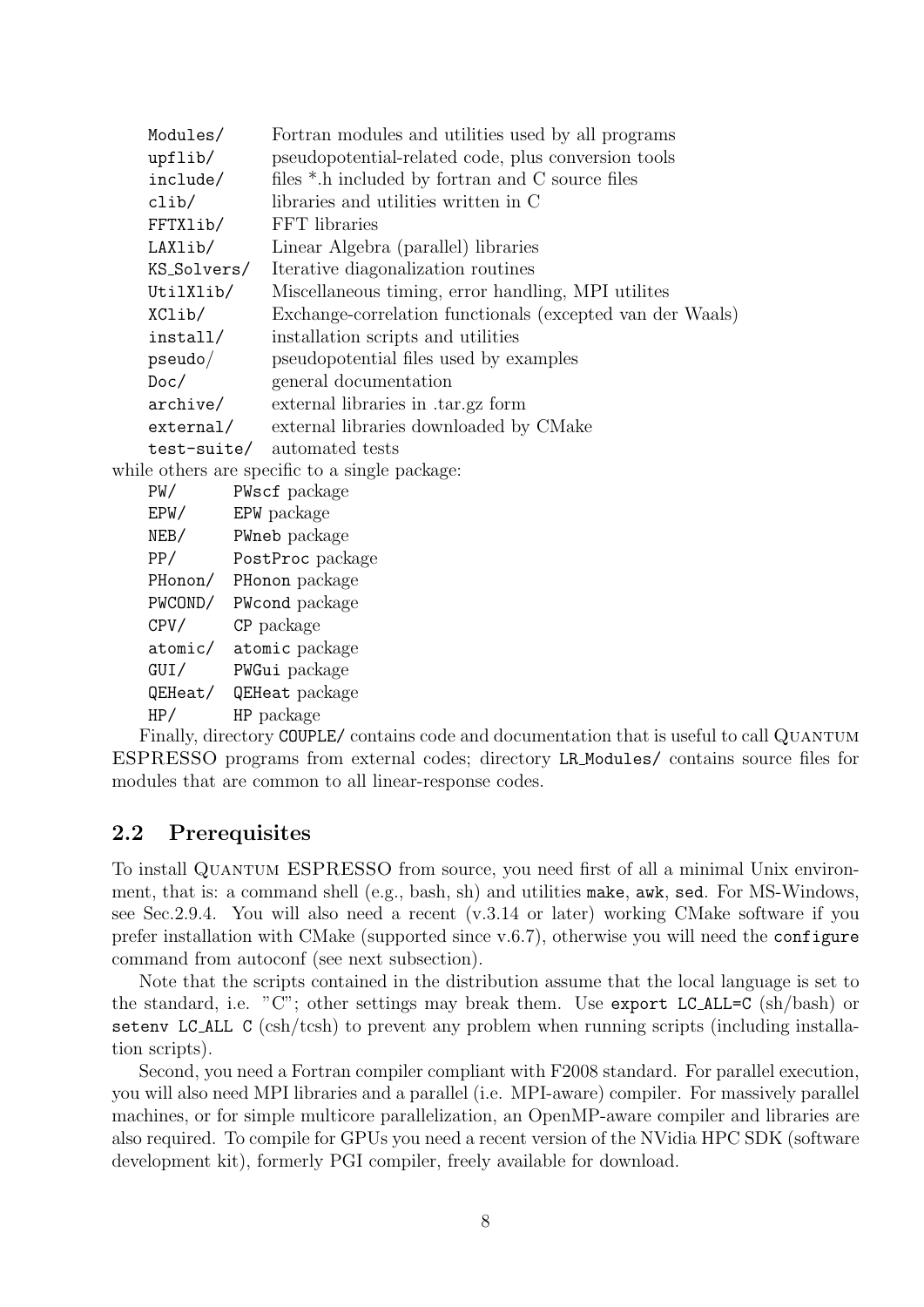As a rule, Quantum ESPRESSO tries to keep compatibility with older compilers, avoiding nonstandard extensions and newer features that are not widespread or stabilized. If however your compiler is older than a few ( $\sim$  5) years, it is likely that something will not work. The same applies to mathematical and MPI libraries. For GPU compilation, you need v.19.10 or later of the NVidia HPC SDK (previous versions are no longer supported).

Big computing centers typically provide a Fortran compiler complete with all needed libraries. Workstations or "commodity" machines using PC hardware, may or may not have the needed software. If not, you need to buy a commercial compiler or to use the open-source gfortran compiler from the gcc distribution (and possibly MPI libraries and run-time software). Note that most commercial compilers are also available free of charge under some conditions (e.g. academic or personal usage, no support) and may provide MPI libraries and run-time software as well.

#### 2.3 Building with cMake

See https://gitlab.com/QEF/q-e/-/wikis/Developers/CMake-build-system.

#### 2.4 Building with make

To install the QUANTUM ESPRESSO source package using make, run the configure script. This is actually a wrapper to the true configure, located in the install/ subdirectory (configure -h for help). configure will (try to) detect compilers and libraries available on your machine, and set up things accordingly. Presently it supports all "common" computers, that is: based on Intel, AMD, ARM CPUs, running Linux, Mac OS X, MS-Windows. Quantum ESPRESSO is known to work on many more kinds of machines but may requires some tweaking, especially for the hardware of large HPC centers. Detailed but sometimes outdated installation instructions for specific HPC machines may be found in files  $instail/README.sys$ , where *sys* is the machine name.

Instructions for the impatient:

```
cd qe-X.Y.Z/
./configure
make all
```
This will (try to) produce parallel (MPI) executable if a proper parallel environment is detected, serial executables otherwise. For OpenMP executables, specify ./configure --enable-openmp. Symlinks to executable programs will be placed in the bin/ subdirectory. Note that both C and Fortran compilers must be in your execution path, as specified in the PATH environment variable.

configure generates the following files:

| make.inc              | compilation rules and flags (used by Makefile)                   |
|-----------------------|------------------------------------------------------------------|
| install/configure.msg | a report of the configuration run (not needed for compilation)   |
| install/config.log    | detailed log of the configuration run (useful for debugging)     |
| include/qe_cdefs.h    | (previously: include/c_defs.h) a few definitions used by C files |
| include/configure.h   | optional: info on compilation flags (to enable it, uncomment     |
|                       | #define __HAVE_CONFIG_INFO in Modules/environment.f90)           |

In addition, configure generates (since v.7) files make.depend, containing dependencies upon modules, in the various subdirectories. If you add/remove/move/rename modules, or change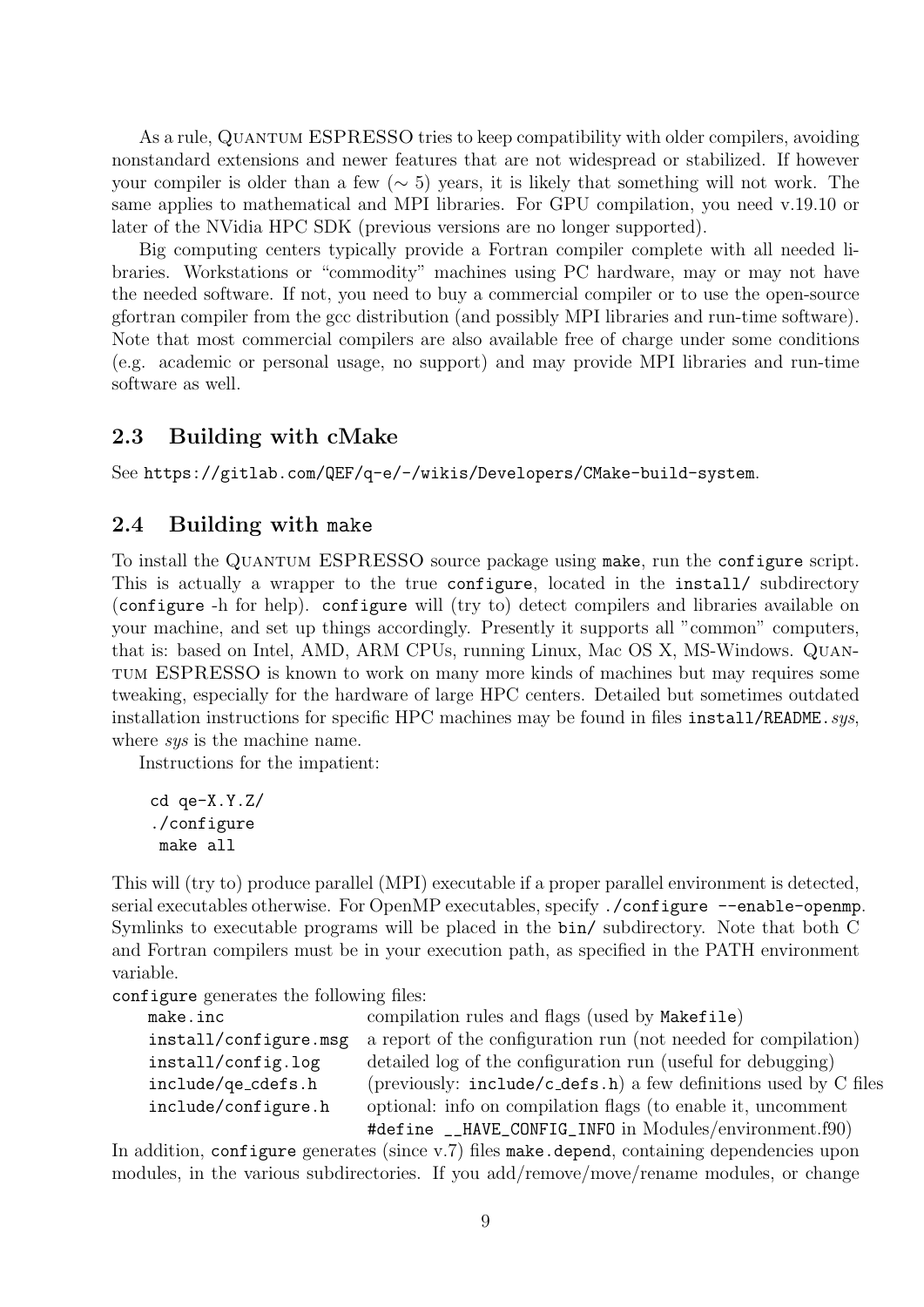the list of objects in any Makefile, type make depend, or run ./install/makedeps.sh, to update files make.depend.

It is convenient to use "parallel make" to speed up compilation:  $\text{make}$  -jN compiles in parallel on N processors. Note that if you interrupt make, depending upon what it was doing you may run into trouble the next time you type make(for instance, if make is interrupted while unpacking and compiling the FoX library). If so, run make clean before running make again.

You should always be able to compile the QUANTUM ESPRESSO suite of programs without having to edit any of the generated files. However you may have to tune configure by specifying appropriate environment variables and/or command-line options. Usually the tricky part is to get external libraries recognized and used: see Sec.2.5 for details and hints. In most cases, you may simply edit file make.inc.

Environment variables may be set in any of these ways:

| export VARIABLE=value; ./configure        |  | # sh, bash, ksh |  |
|-------------------------------------------|--|-----------------|--|
| setenv VARIABLE value; ./configure        |  | # csh, tcsh     |  |
| env VARIABLE=value ./configure            |  | # any shell     |  |
| ./configure VARIABLE=value<br># any shell |  |                 |  |

As a rule: do not define environment variables for configure unless you have a good reason to. Try configure with no options as a first step. Some environment variables that are relevant to configure are:

| ARCH                         | label identifying the machine type (see below)   |
|------------------------------|--------------------------------------------------|
| F90, F77, CC                 | names of Fortran, Fortran-77, and C compilers    |
| MPIF90                       | name of parallel Fortran 90 compiler (using MPI) |
| <b>CPP</b>                   | source file preprocessor (defaults to $C$ -E)    |
| I.D                          | linker (defaults to \$MPIF90)                    |
| $(C, F, F90, CPP, LD)$ FLAGS | compilation/preprocessor/loader flags            |
| LIBDIRS                      | extra directories where to search for libraries  |

(note that F90 is an "historical" name – we actually use Fortran 2008 – and that it should be used only together with option --disable-parallel. In fact, the value of F90 must be consistent with the parallel Fortran compiler which is determined by configure and stored in the MPIF90 variable).

For example, the following command line:

#### ./configure MPIF90=mpif90 FFLAGS="-O2 -assume byterecl" \ CC=gcc CFLAGS=-O3 LDFLAGS=-static

instructs configure to use mpif90 as Fortran compiler with flags -02 -assume byterecl, gcc as C compiler with flags -03, and to link with flag -static. Note that the value of FFLAGS must be quoted, because it contains spaces. NOTA BENE: passing the complete path to compilers (e.g., F90=/path/to/f90xyz) may lead to obscure errors during compilation.

If your machine type is unknown to configure, you may use the ARCH variable to suggest an architecture among supported ones. Some large parallel machines using a front-end (e.g. Cray XT) will actually need it, or else configure will correctly recognize the front-end but not the specialized compilation environment of those machines. In some cases, cross-compilation requires to specify the target machine with the --host option. This feature has not been extensively tested, but we had at least one successful report (compilation for NEC SX6 on a PC). Currently supported architectures are: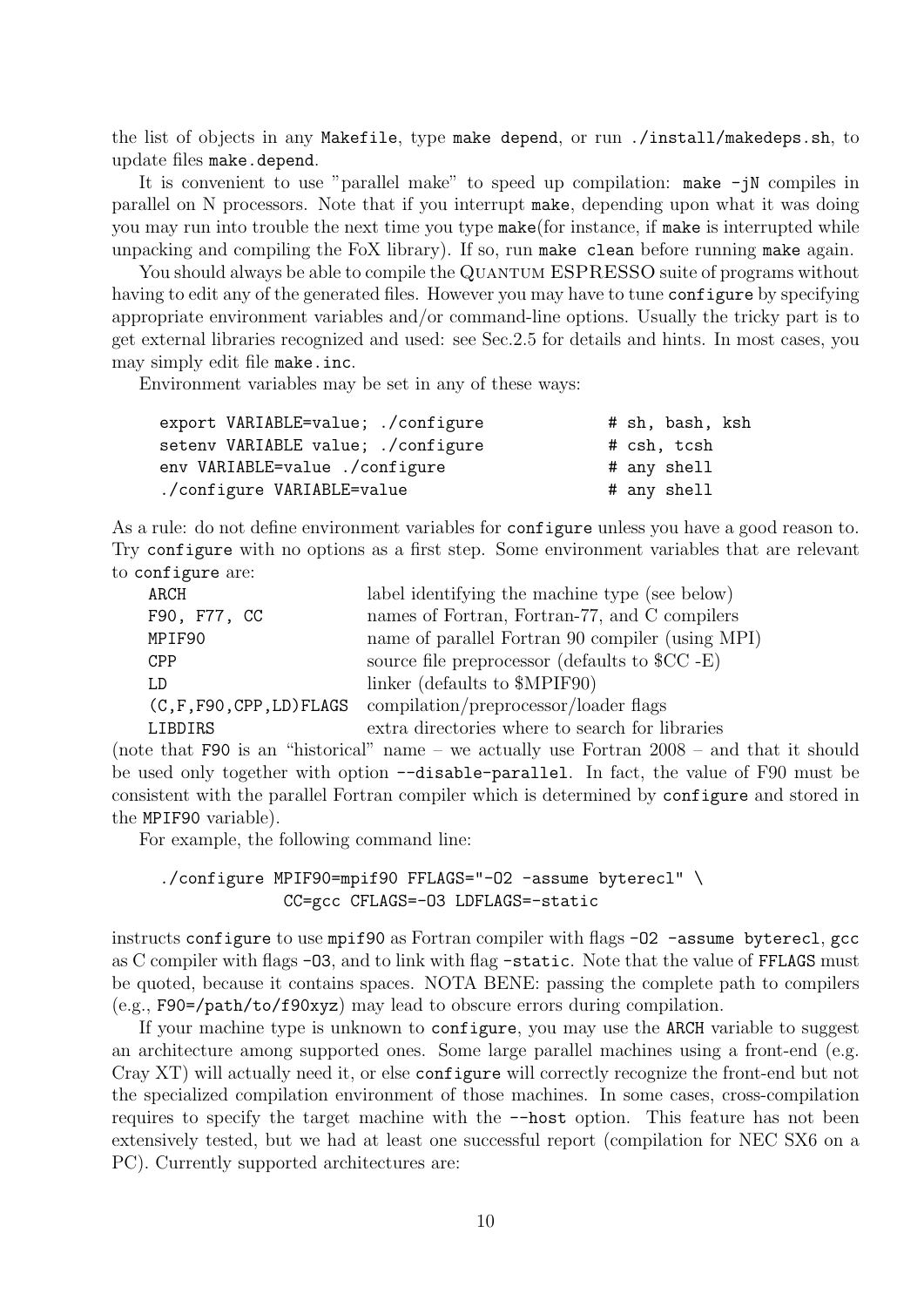| x86_64                    | Intel and AMD 64-bit running Linux                     |
|---------------------------|--------------------------------------------------------|
| arm                       | ARM machines (with gfortran or armflang)               |
| craype                    | Cray machines using Cray PE                            |
| mac686                    | Apple Intel machines running Mac OS X                  |
| mingw32                   | Cross-compilation for MS-Windows, using mingw, 32 bits |
| mingw64                   | As above, 64 bits                                      |
| cygwin                    | MS-Windows PCs with Cygwin                             |
| $ppc64*$                  | Linux PowerPC machines, 64 bits                        |
| $ppc64-1e*$               | as above, with IBM xlf compiler                        |
| ppc64-bg*                 | <b>IBM</b> BlueGene                                    |
| $ppc64$ -bgq <sup>*</sup> | IBM BlueGene Q                                         |
| $\mathtt{ncsx}^*$         | NEC SX-6 and SX-8 machines                             |
| $ia32*$                   | Intel 32-bit machines $(x86)$ running Linux            |
| $ia64*$                   | Intel 64-bit (Itanium) running Linux                   |
|                           |                                                        |

Note: x86 64 replaces amd64 since v.4.1. Cray Unicos machines, SGI machines with MIPS architecture, HP-Compaq Alphas are no longer supported since v.4.2; PowerPC Macs are no longer supported since v.5.0; IBM machines with AIX are no longer supported since v.6.0; all architectures marked with a \* are to be considered obsolescent or obsolete.

Finally, configure recognizes the following command-line options. Not all of them are implemented for all compilers, though. Default value is between bracket:

| --enable-parallel | compile for parallel (MPI) execution if possible (yes)      |
|-------------------|-------------------------------------------------------------|
| --enable-openmp   | compile for OpenMP execution if possible (no)               |
| --enable-static   | produce static executables, arger but more portable (no)    |
| --enable-shared   | produce objects that are suitable for shared libraries (no) |
| --enable-debug    | compile with debug flags (no)                               |
| --enable-pedantic | compile with gfortran pedantic flags on (no)                |
| --enable-signals  | enable signal trapping (no)                                 |
|                   |                                                             |

and the following optional packages: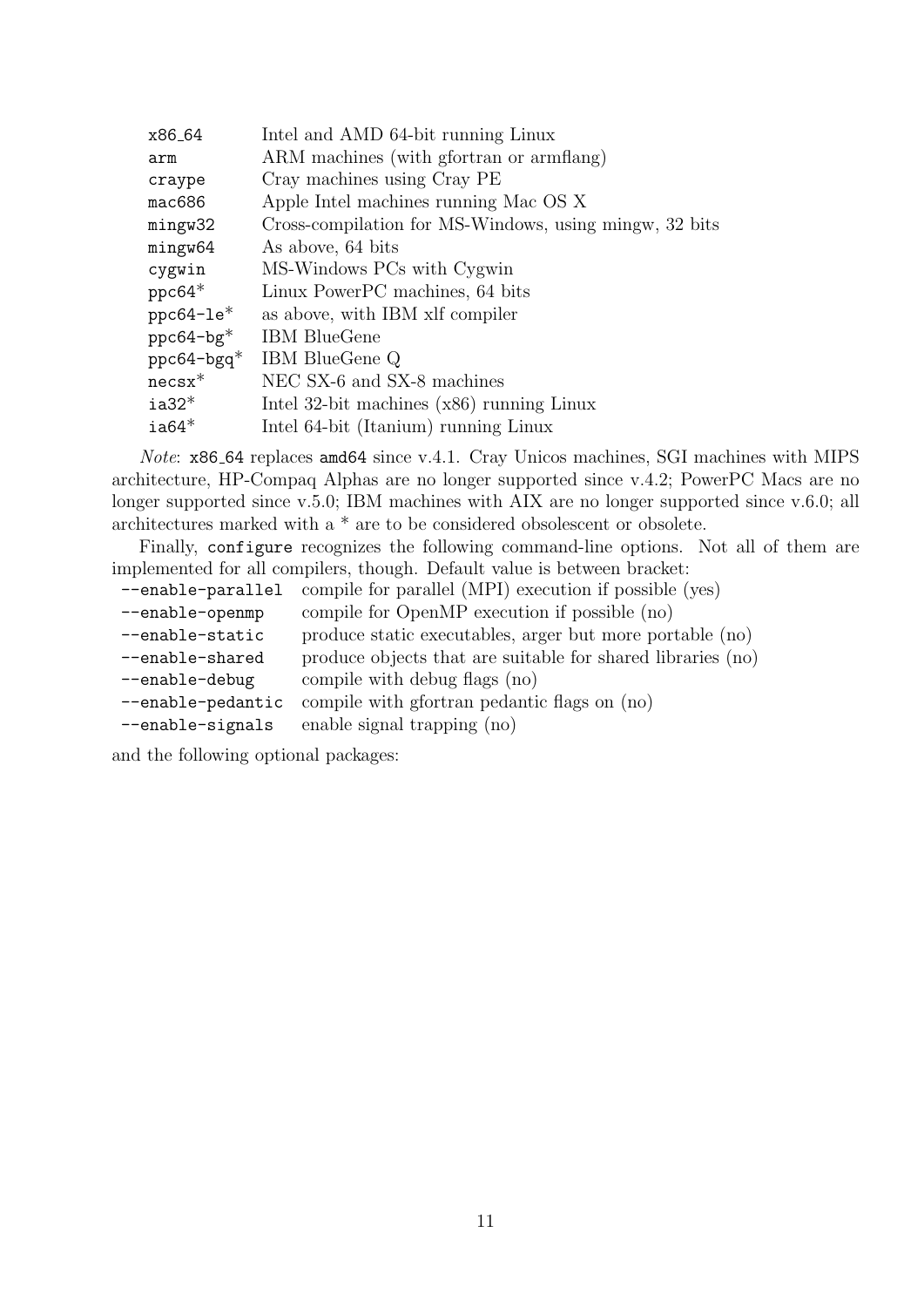| --with-scalapack     | (yes no intel) Use scalapack if available.                                                 |
|----------------------|--------------------------------------------------------------------------------------------|
|                      | Set to intel to use Intel MPI and BLACS (default: use OpenMPI)                             |
| --with-elpa-include  | Specify full path of ELPA include and modules headers (no)                                 |
| --with-elpa-lib      | Specify full path of the ELPA library (no)                                                 |
| --with-elpa-version  | Specify ELPA API version: 2015 for ELPA releases 2015.x                                    |
|                      | and 2016.05; 2016 for ELPA releases 2016.11, 2017.x and                                    |
|                      | 2018.05; 2018 for ELPA releases 2018.11 and beyond (2018)                                  |
| --with-hdf5          | $\text{(no} \mid \text{yes} \mid \text{~path>})$                                           |
|                      | Compile HDF5 support (no). If "yes", configure assumes a                                   |
|                      | valid v. $\ge$ = 1.8.16 HDF5 installation with h5cc and h5fc in the                        |
|                      | default executable search path. If $\epsilon$ $\star$ $\star$ is specified, it must be the |
|                      | root folder of a standalone hdf5 installation.                                             |
| --with-hdf5-libs     | Specify the link options and libraries needed to link HDF5, if configure                   |
|                      | fails to detect them. These options are usually composed by many                           |
|                      | substrings and must be enclosed into quotes.                                               |
| --with-hdf5-include  | Specify full path the HDF5 include folder containing module and                            |
|                      | headers files. Use it if configure fails to find the include folder.                       |
| --with-libxc         | Enable support for the library (no)                                                        |
| --with-libxc-prefix  | directory where librarion is installed                                                     |
| --with-libxc-include | directory where librar Fortran headers reside                                              |

In order to compile the code for GPU's you will need a recent version  $(v.19.10)$  or later: the more recent, the better) of the NVidia HPC software development kit (SDK). OpenMP should be enabled. Enabling faster communications between GPUs, via NVlink or Infiniband RDMA, is essential for optimal performance. If your MPI library is built to be CUDA-aware, then enable it with --with-cuda-mpi=yes. The following configure options are available:

| --with-cuda=value         | enable compilation of GPU-accelerated subroutines.      |
|---------------------------|---------------------------------------------------------|
|                           | value should point the path where the CUDA toolkit      |
|                           | is installed, e.g. /opt/cuda (default: no)              |
| --with-cuda-cc=value      | sets the compute capabilities for the compilation       |
|                           | of the accelerated subroutines.                         |
|                           | value must be consistent with the hardware and the      |
|                           | NVidia driver installed on the workstation or on the    |
|                           | compute nodes of the HPC facility (default: 35)         |
| --with-cuda-runtime=value | sets the version of the CUDA toolkit used               |
|                           | for the compilation of the accelerated code.            |
|                           | value must be consistent with the                       |
|                           | CUDA Toolkit installed on the workstation               |
|                           | or available on the compute nodes of the HPC facility.  |
| --with-cuda-mpi=value     | enable usage of a CUDA-aware MPI library (default: no). |

To modify or extend configure (advanced users only!), see the Wiki pages on GitLab: https://gitlab.com/QEF/q-e/-/wikis.

#### 2.4.1 Manual configuration

If configure stops before the end, and you don't find a way to fix it, you have to write a working make.inc file (optionally, include/qe cdefs.h). The template used by configure is install/make.inc.in and contains explanations of the meaning of the various variables.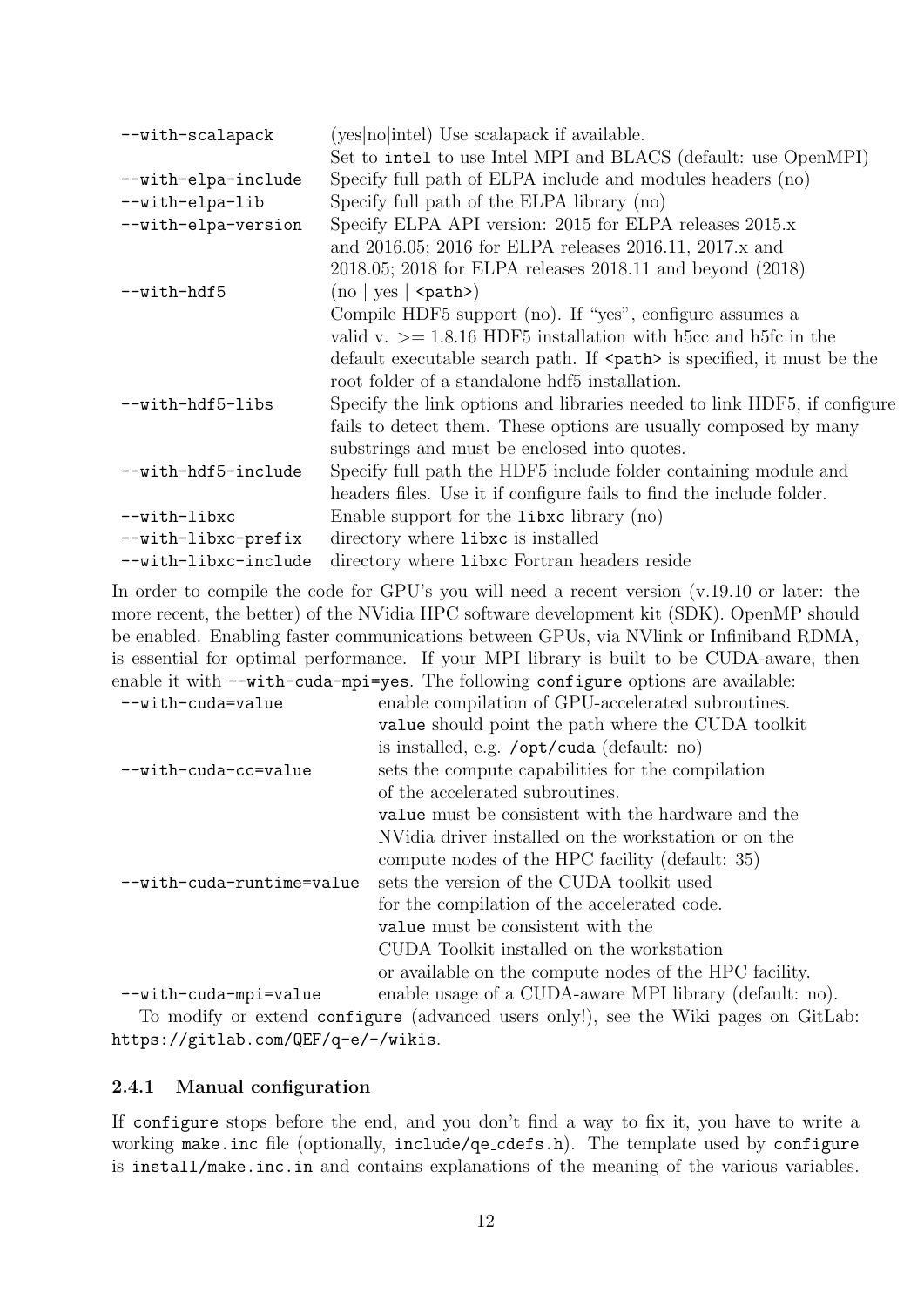Note that you may need to select appropriate preprocessing flags in conjunction with the desired or available libraries (e.g. you need to add  $-D$ \_FFTW to DFLAGS if you want to link internal FFTW). For a correct choice of preprocessing flags, refer to the documentation in include/defs.h.README.

Even if configure works, you may need to tweak the make.inc file. It is very simple, but please note that a) you must know what you are doing, and b) if you change any settings (e.g. preprocessing, compilation flags) after a previous, successful or failed, compilation, you must run make clean before recompiling, unless you know exactly which routines are affected by the changed settings and how to force their recompilation. Running configure again cleans objects and executables, unless you use option --save.

## 2.5 Libraries

Quantum ESPRESSO downloads a copy of the following external libraries if needed:

- FoX for reading and writing xml files;
- BLAS (http://www.netlib.org/blas/) and LAPACK (http://www.netlib.org/lapack/) for linear algebra;
- FFTW (http://www.fftw.org/) for Fast Fourier Transforms.

Optimized vendor-specific libraries often yield huge performance gains with respect to compiled libraries and should be used whenever possible. configure always try to locate the best mathematical libraries.

BLAS and LAPACK Quantum ESPRESSO can use any architecture-optimized BLAS and LAPACK replacements, like those contained e.g. in the MKL for Intel and AMD CPUs, or ESSL for IBM Power machines.

If no optimized libraries are available, one may try the ATLAS library: http://math-atlas.sourceforge.net/. Note that ATLAS is not a complete replacement for LAPACK: it contains all of the BLAS, plus the LU code, plus the full storage Cholesky code. Follow the instructions in the ATLAS distributions to produce a full LAPACK replacement.

Sergei Lisenkov reported success and good performances with optimized BLAS by Kazushige Goto. The library is now available under an open-source license: see the GotoBLAS2 page at http://www.tacc.utexas.edu/tacc-software/gotoblas2/.

FFT The FFTXlib of Quantum ESPRESSO contains a copy of an old FFTW library. It also supports the newer FFTW3 library and some vendor-specific FFT libraries. configure will first search for vendor-specific FFT libraries; if none is found, it will search for an external FFTW v.3 library; if none is found, it will fall back to the internal copy of FFTW. configure will add the appropriate preprocessing options:

- $-D$  LINUX ESSL for ESSL on IBM Linux machines,
- -DASL for NEC ASL library on NEC machines (obsolete?),
- $\bullet$  -D\_DFTI for DFTI (Intel MKL library),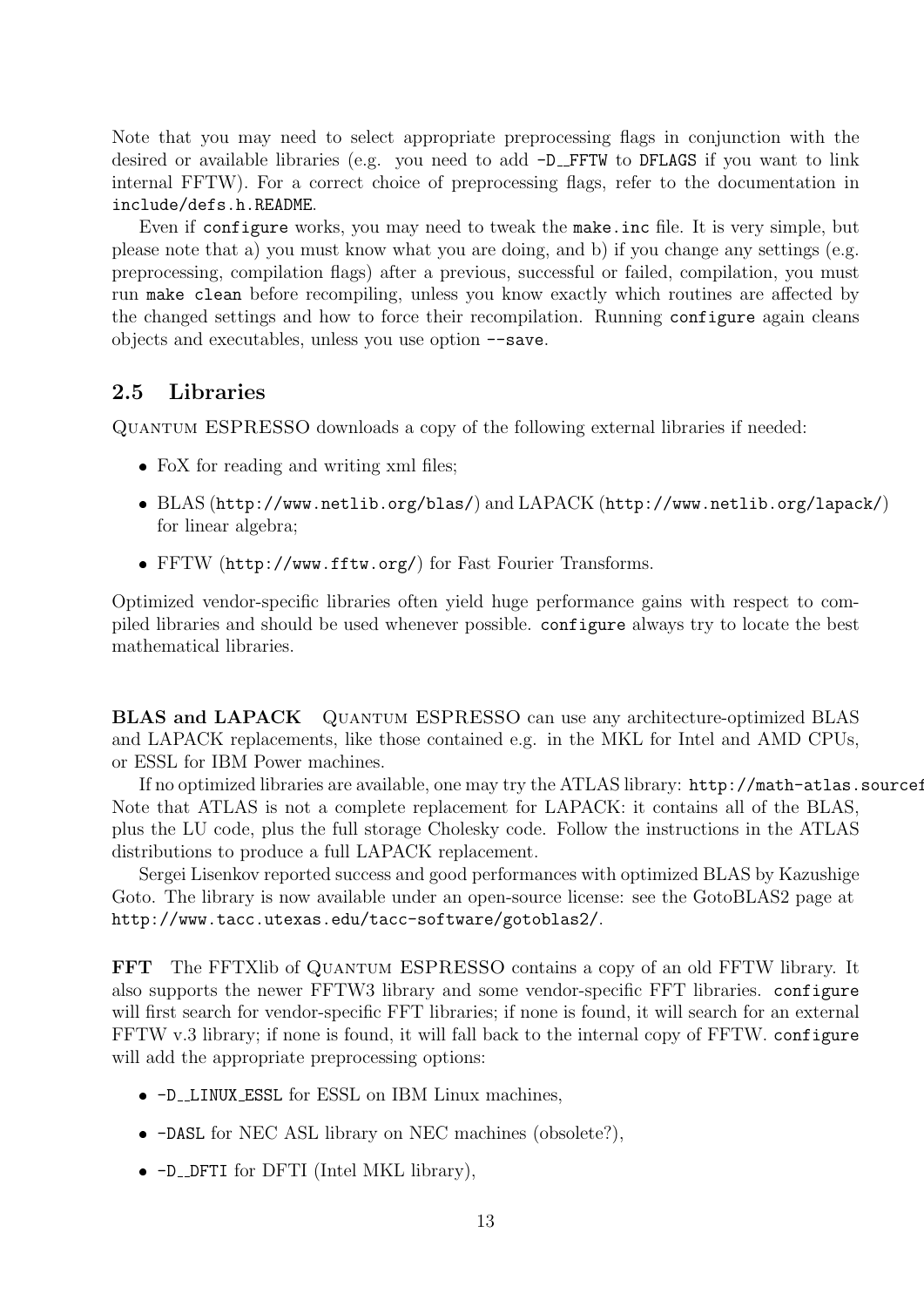- $\bullet$  -D\_FFTW3 for FFTW3 (external),
- $\bullet$  -D\_FFTW for FFTW (internal library),

to DFLAGS in the make.inc file. If you edit make.inc manually, please note that one and only one among the mentioned preprocessing option must be set.

If you have MKL libraries, you may either use the provided FFTW3 interface (v.10 and later), or directly link FFTW3 from MKL (v.12 and later) or use DFTI (recommended).

MPI libraries MPI libraries are usually needed for parallel execution, unless you are happy with OpenMP-only multicore parallelization. In well-configured machines, configure should find the appropriate parallel compiler for you, and this should find the appropriate libraries. Since often this doesn't happen, especially on PC clusters, see Sec.2.9.3.

Note: since v.6.1, MPI libraries implementing v.3 of the standard (notably, non-blocking broadcast and gather operations) are required.

Libraries for accelerators The accelerated version of the code uses standard CUDA libraries such as cublas, cufft, cusolver and the eigensolver library explicitly developed for QUANtum ESPRESSO by NVidia and distributed at https://github.com/NVIDIA/Eigensolver gpu.

HDF5 The HDF5 library (https://www.hdfgroup.org/downloads/hdf5/), v.1.8.16 or later, can be used to perform binary I/O using the HDF5 format.

If compiling the HDF5 library from sources, attention must be paid to pass options: --enable-fortran, --enable-fortran2003, and --enable-parallel (see below), to the configure script of HDF5 (not of QUANTUM ESPRESSO).

To use HDF5 is usually sufficient to specify the path to the fortran compiler wrapper for HDF5 (h5fc of h5pfc with the  $-\text{with-hdf5}$  option of configure. If the wrapper is in the default path, just use  $-\text{with-hdf5=yes}$ . The configure script is usually able to extract the linker options and the include directory path from the output of the wrapper. If it fails, the user can provide configure options --with-hdf5-libs=<options> and --with-hdf5-include=<path> for the linker options and include path respectively. These options are often needed when using the HDF5 packages provided by many LINUX distributions. In this case you may first try the --with-hdf5=yes option. If it fails, just type command h5fc --show (or h5pfc if you are using parallel HDF5): the command will print out the linker and include options to be passed manually to the configure script.

The configure script is able to determine whether one is linking to a serial or parallel HDF5 library, and will set the flag  $-D$ \_HDF5\_SERIAL in the make.inc file accordingly.

Other libraries QUANTUM ESPRESSO can use the MASS vector math library from IBM, if available (only on machines with XLF compiler: likely obsolete).

If optimized libraries are not found The configure script attempts to find optimized libraries, but may fail if they have been installed in non-standard places. You should examine the final value of BLAS LIBS, LAPACK LIBS, FFT LIBS, MPI LIBS (if needed), MASS LIBS (IBM only), either in the output of configure or in the generated make.inc, to check whether it found all the libraries that you intend to use.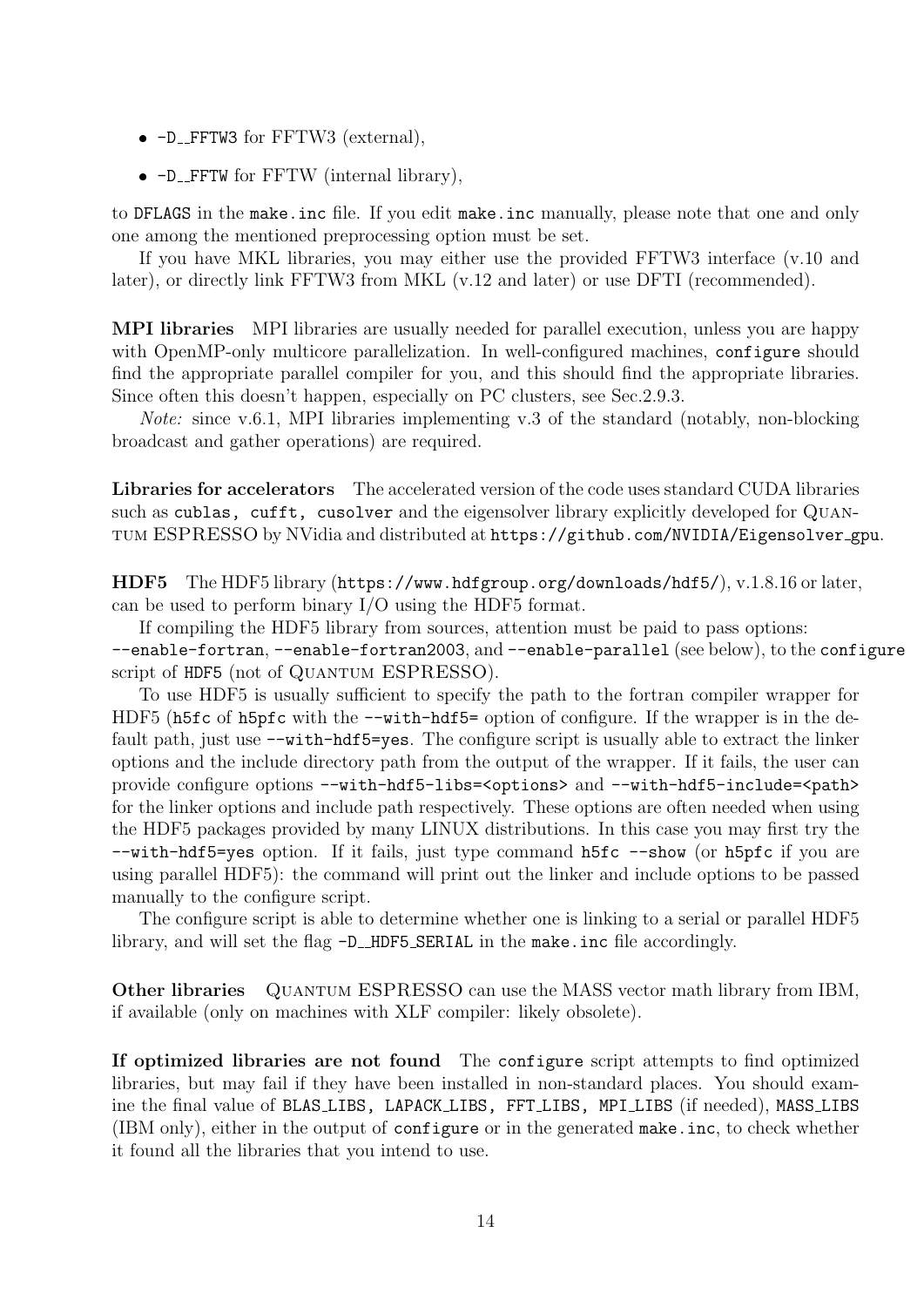If some library was not found, you can specify a list of directories to search in the environment variable LIBDIRS, and rerun configure; directories in the list must be separated by spaces. For example:

./configure LIBDIRS="/opt/intel/mkl70/lib/32 /usr/lib/math"

If this still fails, you may set some or all of the \* LIBS variables manually and retry. For example:

./configure BLAS\_LIBS="-L/usr/lib/math -lf77blas -latlas\_sse"

Beware that in this case, configure will blindly accept the specified value, and won't do any extra search.

#### 2.6 Libxc library

Quantum ESPRESSO is compatible with libxc version 4.3.0 or later (compatibility with older versions is not guaranteed).

The libxc functionals are available for LDA, GGA and metaGGA, however, not all of them are straightforwardly usable. Some of them may depend on specific external parameters and some others may provide as output the energy or the potential, but not both. Therefore some attention has to be paid when using libxc. Warning messages should appear in the output when particular cases whose correct operation in QUANTUM ESPRESSO is not guaranteed are chosen.

#### 2.6.1 Linking in QUANTUM ESPRESSO

Once installed libxc, the linking with QUANTUM ESPRESSO can be enabled directly through the configuration script by adding the two switches  $--with-libxc$  and  $--with-libxc-prefix$ , e.g.:

```
./configure --with-libxc --with-libxc-prefix='/path/to/libxc/'
```
By adding the first switch only an automatic search for the libxc folder will be attempted, but its success is not guaranteed. It is always preferable to specify the second switch too. Optionally, a third switch can be added, namely --with-libxc-include='/path/to/libxc/include', which specifies the path to the Fortran headers (usually it is not necessary).

Alternatively, the link to libxc can be activated after the configuration of Quantum ESPRESSO by modifying the make.inc file in the main folder in this way:

- add -D LIBXC to DFLAGS
- add -I/path/to/libxc/include/ to IFLAGS
- set LD LIBS=-L/path/to/libxc/lib/ -lxcf03 -lxc

Then QUANTUM ESPRESSO can be compiled as usual.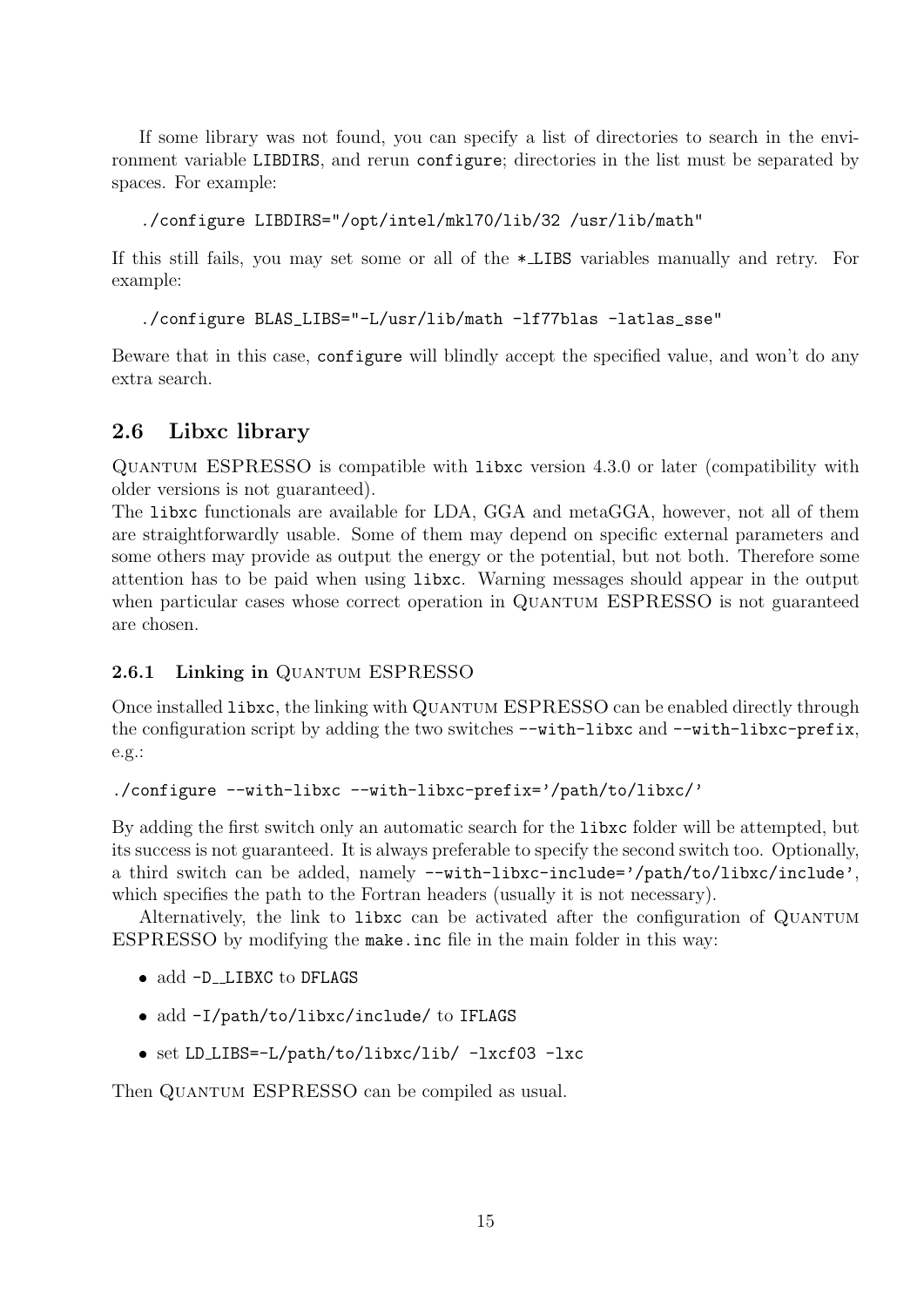Note for version 5.0.0: if the version of libxc is 5.0.0, the last point must be replaced by:

set LD LIBS=-L/path/to/libxc/lib/ -lxcf90 -lxc

since the f03 interfaces are no longer available. They have been restored in following releases. Version 5.0.0 is still usable, but, before compiling Quantum ESPRESSO, a string replacement is necessary, namely 'xc\_f03' must be replaced with 'xc\_f90' everywhere in the XClib folder.

#### 2.6.2 Usage

In order to use libxc functionals, you can enforce them from input by including the input dft string in the system namelist. Starting from v7.0 of QUANTUM ESPRESSO the only allowed notation for DFTs that include Libxc terms is the index one. For example, to use the libxc version of the PBE functional (both exchange and correlation):

 $input$  dft = 'XC-000I-000I-101L-130L-000I-000I'

The letters I or L next to each ID stand for Internal and libxc. This is equivalent to the old full-name notation:

```
input_dft = 'gga_x_pbe gga_c_pbe' ***0LD***
```
The order must be the usual one, namely LDA exchange, LDA correlation, GGA exchange, GGA correlation, MGGA exchange, MGGA correlation. libxc exchange+correlation functionals can be put in the exchange or in the correlation slot with no difference.

The reason why the full-name notation has been disabled is to eliminate the risk of overlaps among different names (occurring especially when combinations of internal and libxc DFTs are used).

The complete list of libxc functionals (and their IDs) is available at:

https://www.tddft.org/programs/libxc/functionals/

Combinations of QUANTUM ESPRESSO and libxc functionals are allowed in PW, but some attention has to be paid to their reciprocal compatibility (see section below).

For example, the internal exchange term of PBE together with the correlation term of PBE in libxc is obtained by:

input\_dft = 'XC-001I-000I-003L-130L-000I-000I'

which corresponds to the old:

input\_dft = 'sla pbx gga\_c\_pbe' \*\*\*OLD\*\*\*

Note that when using GGA internal functionals you must always specify the LDA term too, while it is not the case for the libxc ones.

Abbreviations are allowed when zero tails are present. The above example is still valid by putting:

input\_dft = 'XC-001I-000I-003L-130L'

since no MGGA terms are present.

Non-local terms can be included by just adding their name after the index notation, for example:

input\_dft='XC-001i-004i-013i-vdw2'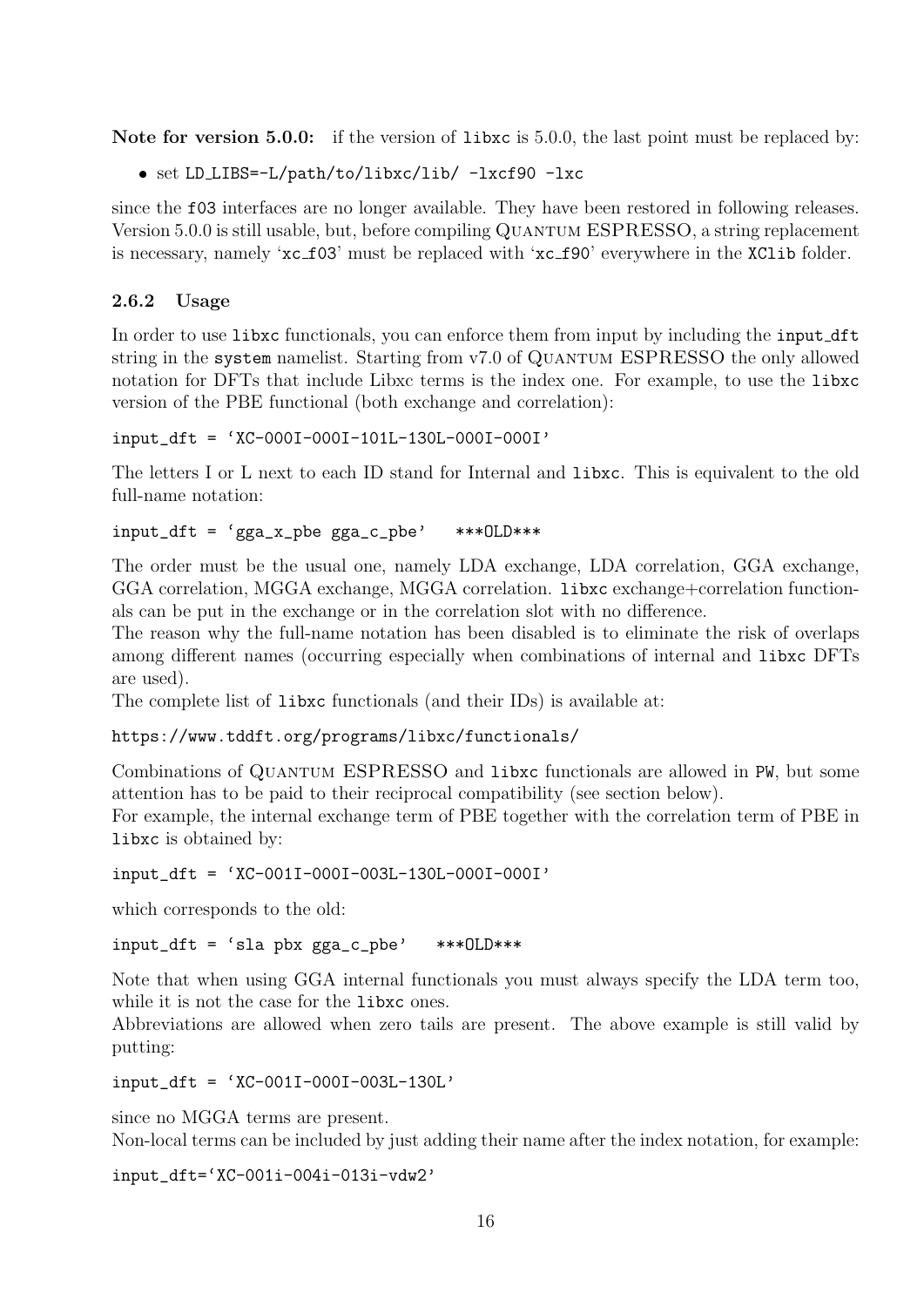#### 2.6.3 Differences between Libxc and internal functionals

There are some differences between QUANTUM ESPRESSO functionals and libxc ones. In Quantum ESPRESSO the LDA and the GGA terms are separated and must be specified independently. In libxc the GGA functionals already include the LDA part (Slater exchange and Perdew&Wang correlation in most of the cases with the exception, for example, of Lee Yang Parr functionals).

The libxc metaGGA functionals may or may not need the LDA and GGA terms, depending on the cases, therefore a good check of the chosen functionals is recommended before doing expensive runs.

Some functionals in libxc incorporate the exchange part and the correlation one into one term only (e.g. the ones that include the ' $\mathbf{xc}'$  kind label in their name). In these cases the whole functional is formally treated as 'correlation only' by QUANTUM ESPRESSO. This does not imply any loss of information.

#### 2.6.4 Special cases

A number of libxc functional routines need extra information on input and/or provide only partial information on output (e.g. the energy or the potential only). In these cases the use of such functionals may not be straightforward and, depending on the cases, may require some work on the QUANTUM ESPRESSO source code.

External parameters. Several functionals in libxc depend on one or more external parameters. Some of these can be recovered inside QUANTUM ESPRESSO, some others are not directly available. In all these cases a direct intervention on the QUANTUM ESPRESSO source code might be necessary in order to be able to properly use such functionals. However two routines have been defined in the XC library of QUANTUM ESPRESSO that ease the task of setting and recovering the external parameters in libxc:

- get libxc ext param: this function receives as input the ID of the libxc functional and the index of the chosen parameter and returns its value. If the parameter has not been set before it returns its default value.
- set libxc ext param: this routine receives as input the index of the functional familytype (from 1 to 6: lda-exch, lda-corr, gga-exch, ...), the index of the chosen libxc parameter and the value to set it to.

In order to see the available parameters for a given librar functional and their corresponding indexes, the  $xc\text{-infos}.x$  program is available in XC1ib folder. For more details see Sec. 2.6.5. The two routines can be called almost anywhere in QUANTUM ESPRESSO, however, as any other XClib setting routine, they must be declared through the xc lib module.

Without setting the external parameters inside the code, their default value will be assumed. This could lead to results different from the expectations.

In any case, when external parameters are needed by the chosen functionals, a warning message will appear in the output of QUANTUM ESPRESSO. An example of Libxc parameter setting can be found in the xclib\_test.f90 code (see below).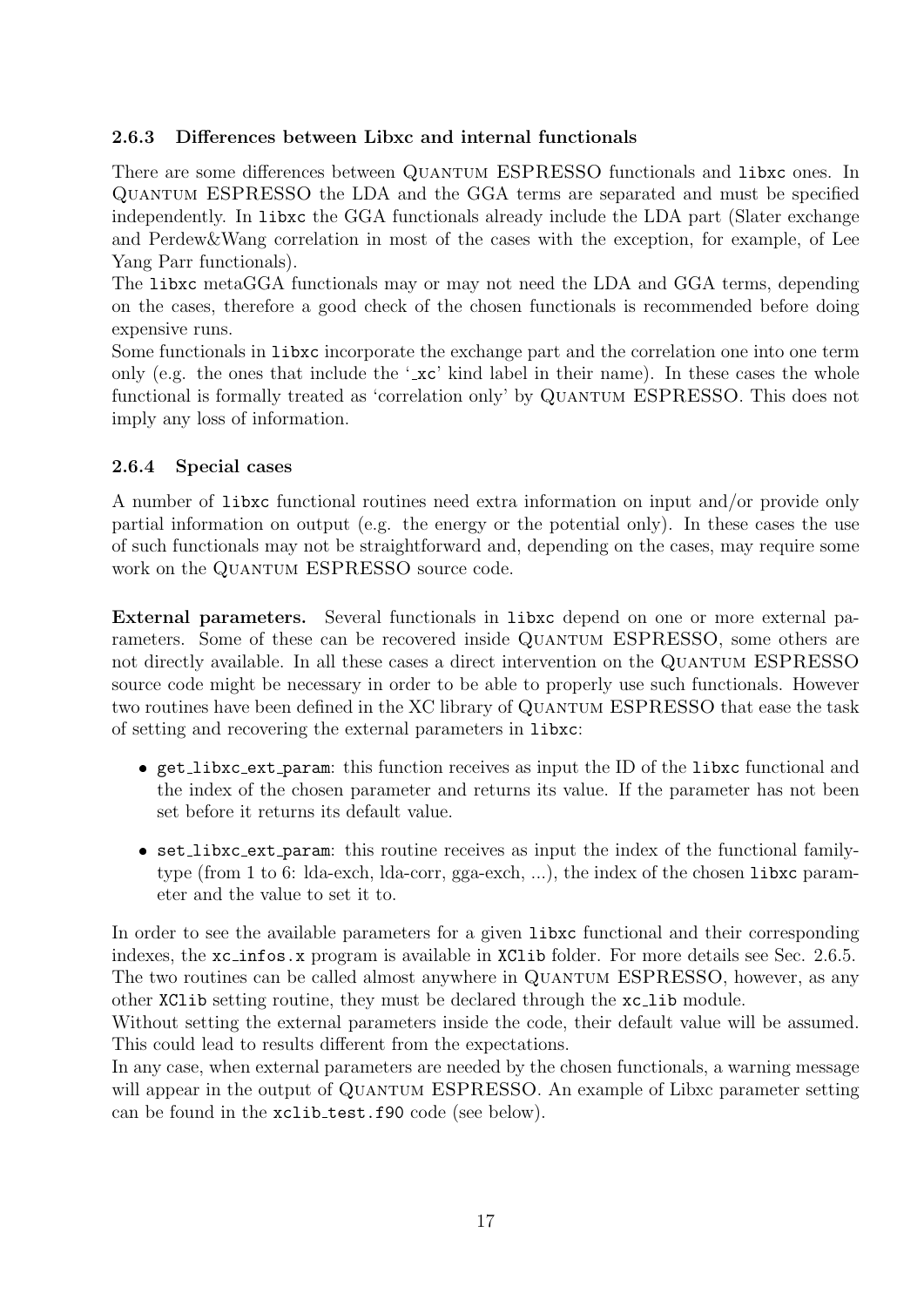Functionals with partial output. A few libxc functional routines provides the potential but not the energy. These functionals are available in QUANTUM ESPRESSO for all the families and their output energy is set to zero.

MGGA Functionals that depend on the Laplacian of the density. At present such functionals are formally usable in QUANTUM ESPRESSO, but their dependency on the Laplacian is ignored and the corresponding output term of the potential is set to zero. Since the Laplacian of the density is computable in QUANTUM ESPRESSO, they might be fully exploited with a limited intervention on the code.

**Other functionals.** Besides exchange  $(x)$ , correlation  $(c)$  and exchange plus correlation  $(\texttt{c} \times \texttt{c})$ , a fourth kind of functionals is available in libxc, the kinetic functionals  $(\texttt{k})$ . At present, they are not usable in QUANTUM ESPRESSO.

#### 2.6.5 XC test

A testing program, xclib test.x, for the XClib library of Quantum ESPRESSO is available. The program is available for LDA, GGA and MGGA functionals (both QE and Libxc). It also tests the potential derivatives for LDA (dmxc) and GGA (dgcxc).

Another small program,  $xc\text{-infos.x}$ , is available in the XClib folder starting from v6.8. It receives as input the name of any DFT usable in Quantum ESPRESSO (both internal and libxc) and provides infos about their family, type, external parameters, limitations, references, etc.

See XClib/README.TEST file for further details on each of the two programs.

## 2.7 Compilation

The compiled codes can run with any input: almost all variables are dinamically allocated at run time. Only a few variables have fixed dimensions, set in file Modules/parameters.f90:

ntypx = 10, &! max number of different types of atom npsx = ntypx, &! max number of different PPs (obsolete)  $nsx = ntypx$ , &! max number of atomic species (CP) npk =  $40000$ ,  $\&!$  max number of k-points  $lmax = 3$ , &! max non local angular momentum  $(l=0$  to lmaxx) lqmax= 2\*lmaxx+1 ! max number of angular momenta of Q

These values should work for the vast majority of cases. In case you need more atomic types or more k-points, edit this file and recompile.

At your choice, you may compile the complete QUANTUM ESPRESSO suite of programs (with make all), or only some specific programs. All executables are linked in main bin directory. make with no arguments yields ain updated list of valid compilation targets.

For the setup of the GUI, refer to the PWgui-X.Y.Z /INSTALL file, where X.Y.Z stands for the version number of the GUI (should be the same as the general version number). If you are using sources from the git repository, see the GUI/README file instead.

If make refuses for some reason to download additional packages, manually download them into subdirectory archive/, not unpacking or uncompressing them, and try make again. Also see Sec.(2.1).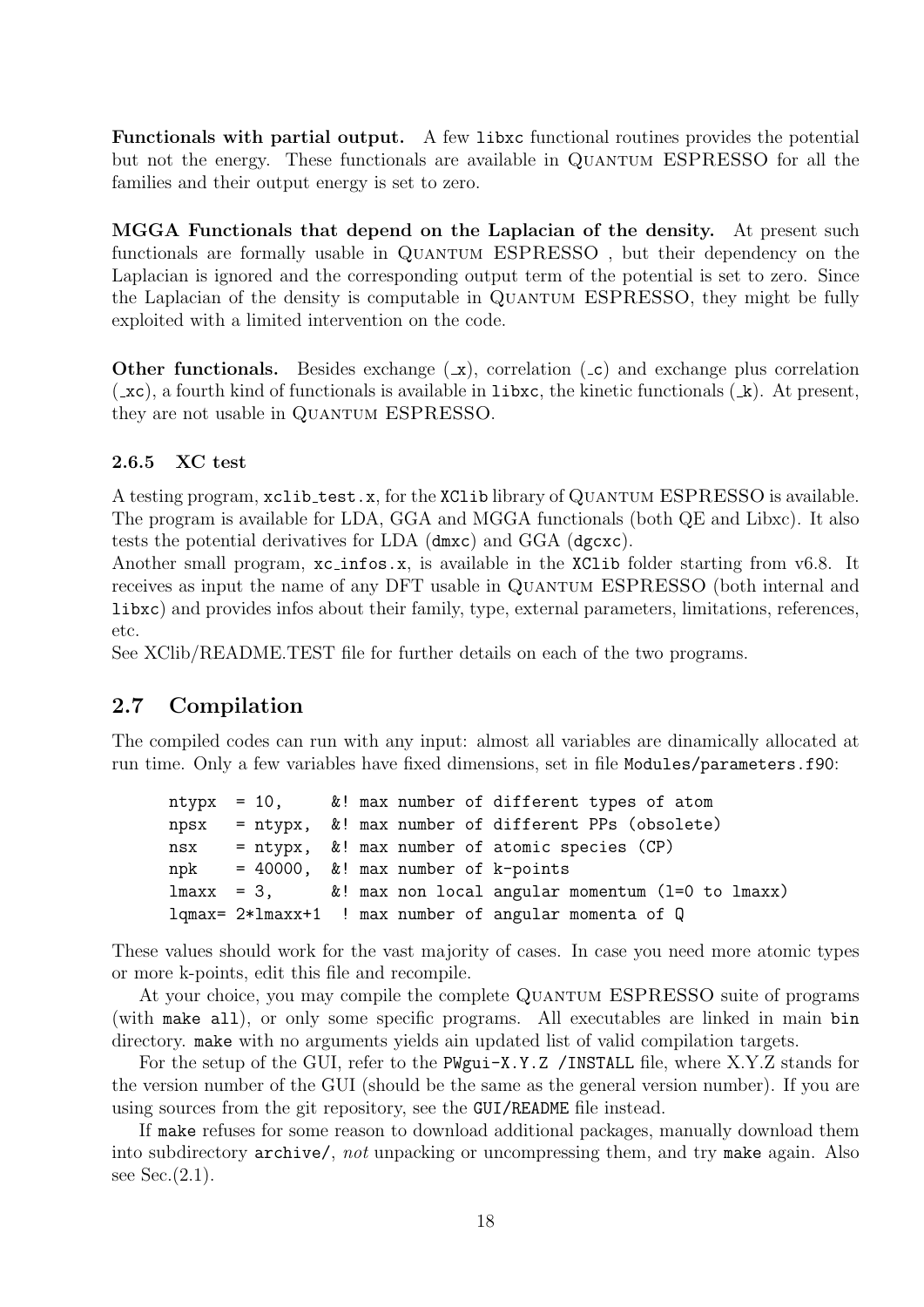#### 2.8 Running tests and examples

As a final check that compilation was successful, you may want to run some or all of the tests and examples. Notice that most tests and examples are devised to be run serially or on a small number of processors; do not use tests and examples to benchmark parallelism, do not try to run on too many processors.

#### 2.8.1 Test-suite

Automated tests give a "pass/fail" answer. All tests run quickly (less than a minute each at most), but they are not meant to be realistic, just to test a specific case. Many features are tested but only for the following codes:  $pw.x$ ,  $cp.x$ ,  $ph.x$ ,  $epw.x$ ,  $hp.x$ . Instructions for the impatient:

cd test-suite make run-tests

Instructions for all others: go to the **test-suite**/ directory, read the **README** file, or at least, type make. You may need to edit the run-XX.sh shells, defining variables PARA PREFIX and PARA POSTFIX (see below for their meaning).

#### 2.8.2 Examples

There are many examples and reference data for almost every piece of QUANTUM ESPRESSO, but you have to manually inspect the results.

In order to use examples, you should edit file environment variables, setting the following variables as needed.

BIN DIR: directory where executables reside PSEUDO DIR: directory where pseudopotential files reside TMP DIR: directory to be used as temporary storage area

The default values of BIN DIR and PSEUDO DIR should be fine, unless you have installed things in nonstandard places. TMP DIR must be a directory where you have read and write access to, with enough available space to host the temporary files produced by the example runs, and possibly offering high I/O performance (i.e., don't use an NFS-mounted directory). NOTA BENE: do not use a directory containing other data: the examples will clean it!

If you have compiled the parallel version of QUANTUM ESPRESSO (this is the default if parallel libraries are detected), you will usually have to specify a launcher program (such as mpirun or mpiexec) and the number of processors: see Sec.3 for details. In order to do that, edit again the environment variables file and set the PARA PREFIX and PARA POSTFIX variables as needed. Parallel executables will be run by a command like this:

```
$PARA_PREFIX pw.x $PARA_POSTFIX -i file.in > file.out
```
For example, if the command line is like this (as for an IBM SP):

mpirun -np 4 pw.x -i file.in > file.out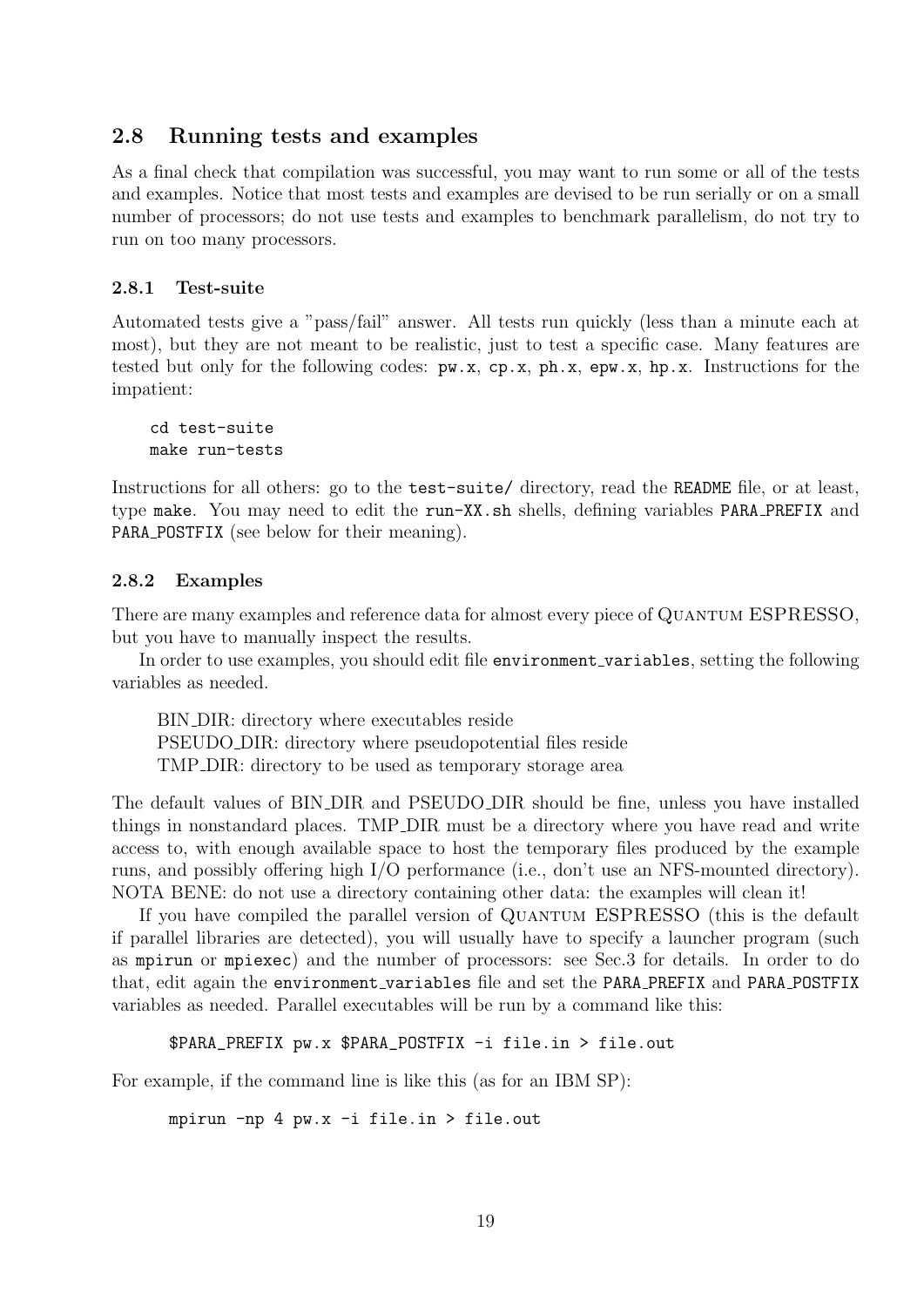you should set PARA PREFIX="mpirun -np 4", PARA POSTFIX="". Furthermore, if your machine does not support interactive use, you must run the commands specified above through the batch queuing system installed on that machine. Ask your system administrator for instructions. For execution using OpenMP on N threads, use PARA PREFIX="env OMP\_NUM\_THREADS=N ... ".

To run an example, go to the corresponding directory (e.g. PW/examples/example01) and execute:

#### ./run\_example

This will create a subdirectory results/, containing the input and output files generated by the calculation. Some examples take only a few seconds to run, while others may require up to several minutes.

In each example's directory, the reference/ subdirectory contains verified output files, that you can check your results against. You may get slightly different reesults on different machines, in particular if different FFT dimensions are automatically selected. For this reason, a plain diff of your results against the reference data doesn't work, or at least, it requires human inspection of the results.

The example scripts stop if an error is detected. You should look *inside* the last written output file to understand why.

## 2.9 Installation tricks and problems

#### 2.9.1 All architectures

- Working Fortran and C compilers must be present in your PATH. If configure says that you have no working compiler, well, you have no working compiler, at least not in your PATH, and not among those recognized by configure.
- If you get *Compiler Internal Error* or similar messages: your compiler version is buggy. Try to lower the optimization level, or to remove optimization just for the routine that has problems. If it doesn't work, or if you experience weird problems at run time, try to install patches for your version of the compiler (most vendors release at least a few patches for free), or to upgrade to a more recent compiler version.
- If you get error messages at the loading phase that look like file  $XYZ.o: unknown / not$ recognized/ invalid / wrong file type / file format / module version, one of the following things have happened:
	- 1. you have leftover object files from a compilation with another compiler: run make clean and recompile.
	- 2. make did not stop at the first compilation error (it may happen in some software configurations). Remove the file \*.o that triggers the error message, recompile, look for a compilation error.

If many symbols are missing in the loading phase: you did not specify the location of all needed libraries (LAPACK, BLAS, FFTW, machine-specific optimized libraries), in the needed order. Note that QUANTUM ESPRESSO is self-contained (with the exception of MPI libraries for parallel compilation): if system libraries are missing, the problem is in your compiler/library combination or in their usage, not in Quantum ESPRESSO.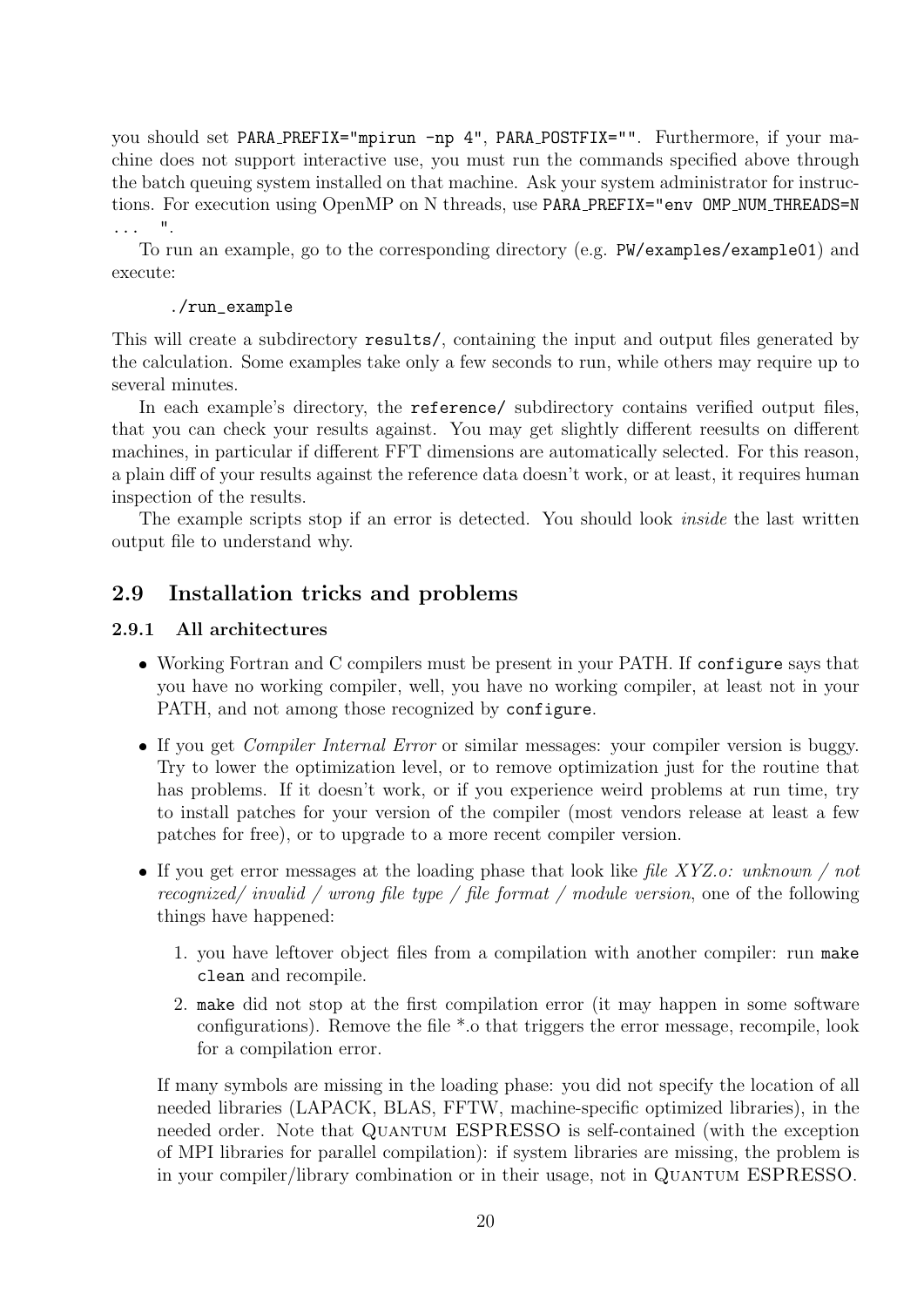- If you get Segmentation fault or similar errors in the provided tests and examples: your compiler, or your mathematical libraries, or MPI libraries, or a combination thereof, is buggy, or there is some software incompatibility. Although one can never rule out the presence of subtle bugs in Quantum ESPRESSO that are not revealed during the testing phase, it is very unlikely that this happens on the provided tests and examples.
- If all test fails, look into the output and error files: there is some dumb reason for failure.
- If most test pass but some fail, again: look into the output and error files. A frequent source of trouble is complex function zdotc. See the "Linux PCs with gfortran compilers" paragraph.

#### 2.9.2 Linux PC

Both AMD and Intel CPUs, 32-bit and 64-bit, are supported and work, either in 32-bit emulation and in 64-bit mode. 64-bit executables can address a much larger memory space than 32-bit executable, but there is no gain in speed. Beware: the default integer type for 64-bit machine is typically 32-bit long. You should be able to use 64-bit integers as well, but it is not guaranteed to work and will not give any advantage anyway.

Currently, configure supports Intel (ifort), NAG (nagfor), NVidia (nvfortran, formerly PGI pgf90), ARM (armflang), and gfortran compilers. Pathscale, Sun Studio, AMD Open64, are no longer supported after v.6.2: g95, since v.6.1.

Intel MKL mathematical libraries are supported. ACML support must be considered as obsolete.

It is usually convenient to create semi-statically linked executables (with only libc, libm, libpthread dynamically linked). If you want to produce a binary that runs on different machines, compile it on the oldest machine you have (i.e. the one with the oldest version of the operating system).

Linux PCs with gfortran Gfortran v.4.8.5, still found on CentOS machines, no longer compiles Quantum ESPRESSO v.6.6 or later, due to a gfortran bug. You need at least gfortran v.4.9.X.

"There is a known incompatibility problem between different calling convention for Fortran functions that return complex values [...] If your code crashes during a call to zdotc, recompile Quantum ESPRESSO using the internal BLAS and LAPACK routines (using configure options --with-internal-blas and --with-internal-lapack) to see if the problem disappears; or, add the -ff2c flag" (info by Giovanni Pizzi, Jan. 2013). You may also consider replacing the offending calls to zdotc with fortran intrinsic dot product.

If you want to use MKL libraries together with gfortran, link  $-\text{lmkl\_gf\_lp64}$ , not  $-\text{lmkl\_intel\_lp64}$ .

Linux PCs with Intel compiler (ifort) The Intel compiler ifort http://software.intel.com/ produces fast executables, at least on Intel CPUs, but not all versions work as expected. In particular, ifort versions earlier than v.15 miscompile the new XML code in QE v.6.4 and later and should not be used any longer. In case of trouble, update your version with the most recent patches. Since each major release of ifort differs a lot from the previous one, compiled objects from different releases may be incompatible and should not be mixed.

If configure doesn't find the compiler, or if you get Error loading shared libraries at run time, you may have forgotten to execute the script that sets up the correct PATH and library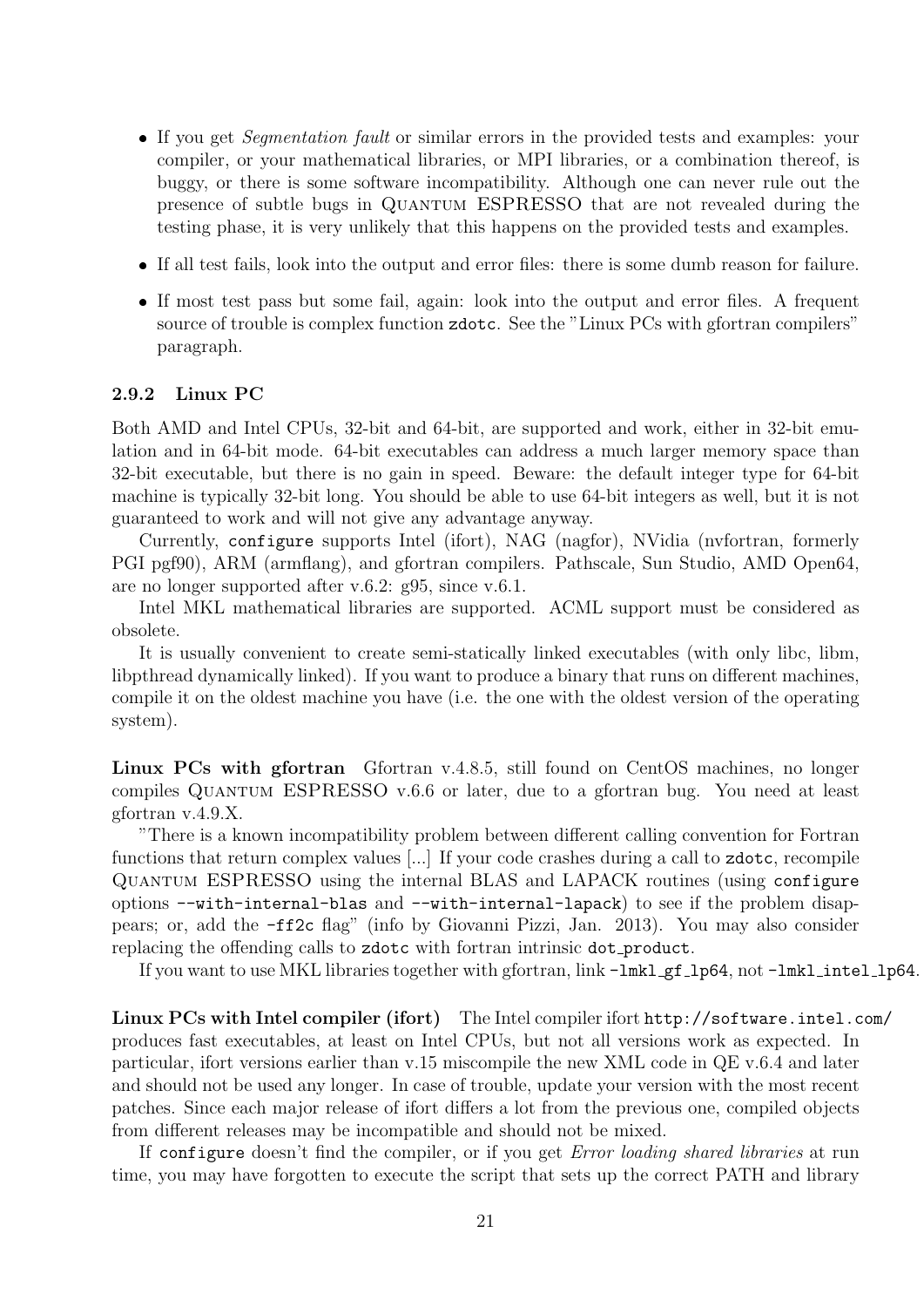path. Unless your system manager has done this for you, you should execute the appropriate script – located in the directory containing the compiler executable – in your initialization files. Consult the documentation provided by Intel.

The warning: *feupdateenv is not implemented and will always fail*, can be safely ignored. Complains about "recommended formats" may also be ignored.

Linux PCs with MKL libraries On Intel CPUs it is very convenient to use Intel MKL libraries (freely available at https://software.intel.com/en-us/performance-libraries). MKL libraries can be used also with non-Intel compilers. They work also for AMD CPU, selecting the appropriate machine-optimized libraries: see "Linux PCs with AMD processors".

configure properly detects only recent (v.12 or later) MKL libraries, as long as the \$MKL-ROOT environment variable is set in the current shell. Normally this environment variable is set by sourcing the Intel MKL or Intel Parallel Studio environment script. By default the non-threaded version of MKL is linked, unless option configure --with-openmp is specified. In case of trouble, refer to the following web page to find the correct way to link MKL: http://software.intel.com/en-us/articles/intel-mkl-link-line-advisor/.

For parallel (MPI) execution on multiprocessor (SMP) machines, set the environment variable OMP NUM THREADS to 1 unless you know how to run MPI+OpenMP. See Sec.3 for more info on this and on the difference between MPI and OpenMP parallelization.

If you get a mysterious "too many communicators" error and a subsequent crash: there is a bug in Intel MPI and MKL 2016 update 3. See this thread and the links quoted therein: http://www.mail-archive.com/pw\_forum@pwscf.org/msg29684.html.

Linux PCs with AMD processors For AMD CPUs you may find convenient to link AMD acml libraries (can be freely downloaded from AMD web site). configure should recognize properly installed acml libraries. UPDATE (February 2020): acml have been discontinued. There are new libraries called AMD Optimizing CPU Libraries (AOCL), tuned for the AMD EPYC processor family. " Recently I played around with some AMD EPYC cpus and the bad thing is that I also saw some strange numbers when using libflame/aocl 2.1. (...) Since version 2020 the MKL performs rather well when using AMD cpus, however, if you want to get the best performance you have to additionally set:

#### export MKL\_DEBUG\_CPU\_TYPE=5

which gives an additional 10-20% speedup with MKL 2020, while for earlier versions the speedup is greater than 200%. [...] Another note, there seem to be problems using FFTW interface of MKL with AMD cpus. To get around this problem, one has to additionally set

export MKL\_CBWR=AUTO

" (Info by Tobias Klöffel, Feb. 2020)

#### 2.9.3 Linux PC clusters with MPI

PC clusters running some version of MPI are a very popular computational platform nowadays. Quantum ESPRESSO is known to work with at least two of the major MPI implementations (MPICH, LAM-MPI), plus with the newer MPICH2 and OpenMPI implementation. configure should automatically recognize a properly installed parallel environment and prepare for parallel compilation. Unfortunately this not always happens. In fact: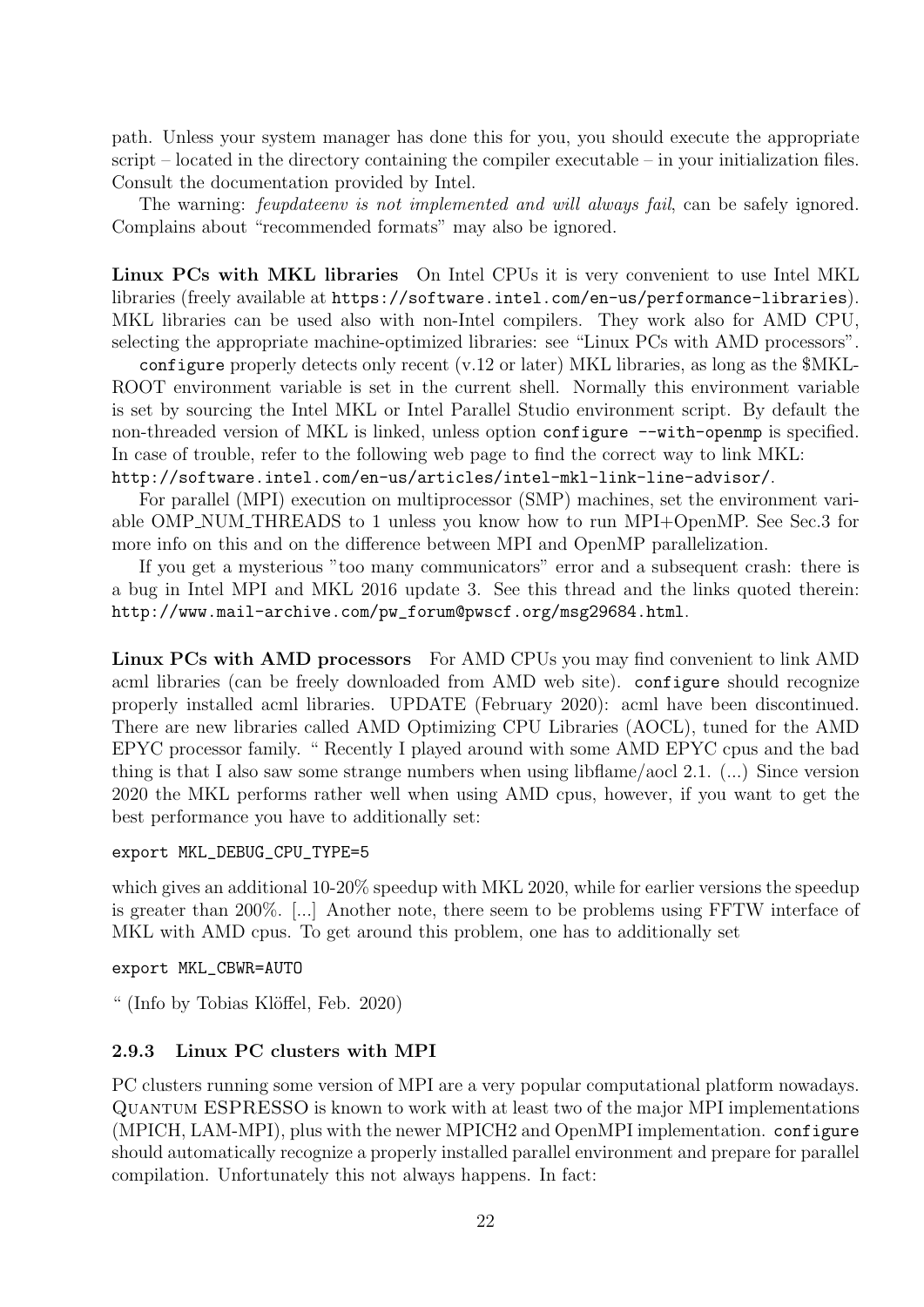- configure tries to locate a parallel compiler in a logical place with a logical name, but if it has a strange names or it is located in a strange location, you will have to instruct configure to find it. If there is no parallel Fortran compiler, you will have to install one.
- configure tries to locate libraries (both mathematical and parallel libraries) in the usual places with usual names, but if they have strange names or strange locations, you will have to rename/move them, or to instruct configure to find them. If MPI libraries are not found, parallel compilation is disabled.
- configure tests that the compiler and the libraries are compatible (i.e. the compiler may link the libraries without conflicts and without missing symbols). If they aren't and the compilation fails, configure will revert to serial compilation.

Apart from such problems, QUANTUM ESPRESSO compiles and works on all non-buggy, properly configured hardware and software combinations. In some cases you may have to recompile MPI libraries: not all MPI installations contain support for the Fortran compiler of your choice (or for any Fortran compiler at all!).

If Quantum ESPRESSO does not work for some reason on a PC cluster, try first if it works in serial execution. A frequent problem with parallel execution is that Quantum ESPRESSO does not read from standard input, due to the configuration of MPI libraries: see Sec.3.5. If you are dissatisfied with the performances in parallel execution, see Sec.3 and in particular Sec.3.5.

#### 2.9.4 Microsoft Windows

Since February 2020 Quantum ESPRESSO can be compiled on MS-Windows 10 using PGI 19.10 Community Edition (freely downloadable). configure works with the bash script provided by PGI but the configure of FoX fails: use script install/build fox with pgi.sh to manually compile FoX.

Another option: use MinGW/MSYS. Download the installer from https://osdn.net/projects/ming install MinGW, MSYS, gcc and gfortran. Start a shell window; run "./configure"; edit make.inc; uncommenting the second definition of TOPDIR (the first one introduces a final "/" that Windows doesn't like); run "make". Note that on some Windows the code fails when checking that tmp dir is writable, for unclear reasons.

Another option is Cygwin, a UNIX environment which runs under Windows: see http://www.cygwin.com/.

Windows-10 users may also enable the Windows Subsystem for Linux (see here: https://docs.microsoft.com/en-us/windows/wsl/install-win10), install a Linux distribution, compile QUANTUM ESPRESSO as on Linux. It works very well.

As a final option, one can use Quantum Mobile: https://www.materialscloud.org/work/quantum-mobile.

#### 2.9.5 Mac OS

"I have had some success compiling pw.x on the newish apple hardware. Running run-testspw-parallel resulted in all but 3 tests passed (3 unknown). QE6.7 works out of the box:

• Install homebrew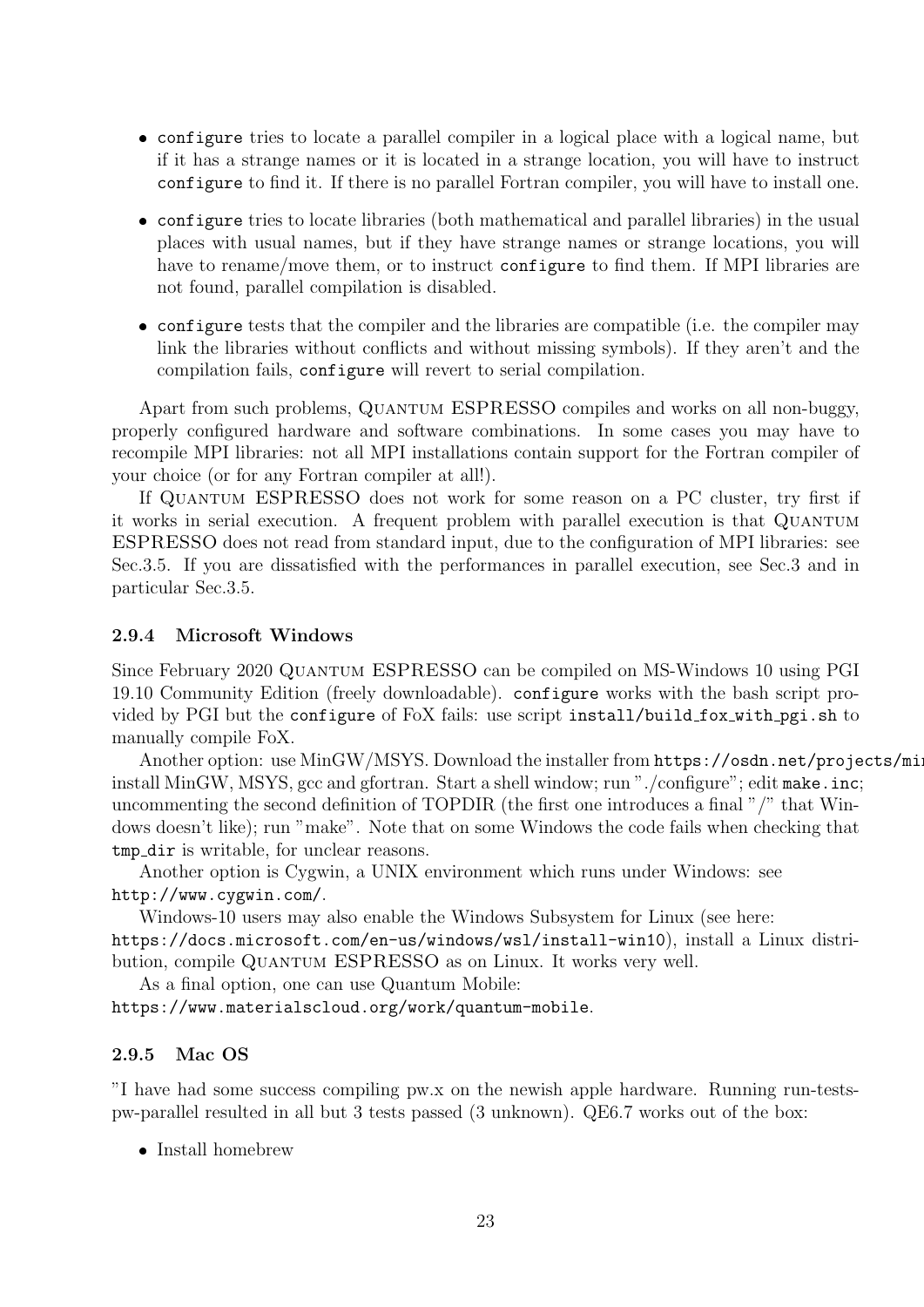• Using homebrew install gcc  $(11.2.0)$ , open-mpi  $(4.1.1.2)$ , fftw3  $(3.3.10)$ , and veclibfort  $(0.4.2\_7)$ 

To configure QE:

#### ./configure FC=mpif90 CC=mpicc CPP=cpp-11 BLAS\_LIBS="-L/opt/homebrew/lib -lveclibfort" LIBDIRS=/opt/homebrew/lib

Current develop branch needed two changes:

- 1. The script external/devxlib/config/config.sub is outdated, and needs to be adjusted to correctly parse the machine information. I pulled a more up-to-date version from iains/gcc-darwin-arm64 github repo
- 2. PW/src/efermig.f90 needed to be compiled without optimization -O0. No idea why at the moment."

(Info by John Vinson, NIST)

Mac OS-X machines with gfortran or with the Intel compiler ifort and MKL libraries should work, but "your mileage may vary", depending upon the specific software stack you are using. Parallel compilation with OpenMPI should also work.

If you get an error like

```
clang: error: no input files
make[1]: *** [laxlib.fh] Error 1
make: *** [libla] Error 1i
```
redefine CPP as CPP=gcc -E in make.inc.

Gfortran information and binaries for Mac OS-X here: http://hpc.sourceforge.net/ and https://wiki.helsinki.fi/display/HUGG/GNU+compiler+install+on+Mac+OS+X.

Mysterious crashes in zdotc are due to a known incompatibility of complex functions with some optimized BLAS. See the "Linux PCs with gfortran" paragraph.

#### 2.9.6 Cray machines

For recent Cray machines, use ./configure ARCH=craype. This selects the ftn compiler, that typically uses the crayftn compiler but may also use other ones, depending upon the site and personal environment.

"Now, despite what people can imagine, every CRAY machine deployed can have different environment. For example on the machine I usually use for tests [...] I do have to unload some modules to make QE running properly. On another CRAY [...] there is also Intel compiler as option and the system is slightly different compared to the other." (info by Filippo Spiga)

With the PrgEnv-cray module, v.6.0.10, you get an internal compiler error in esm\_stres\_mod.f90. If so, reduce the optimization level for that specific routine from -O3 to -O1.

If you want to use the Intel compiler instead, try something like:

```
$ module swap PrgEnv-cray PrgEnv-intel
```

```
$ ./configure ARCH=craype [--enable-openmp --enable-parallel --with-scalapack]
```
Old Cray machines: T3D, T3E, X1, etc, are no longer supported.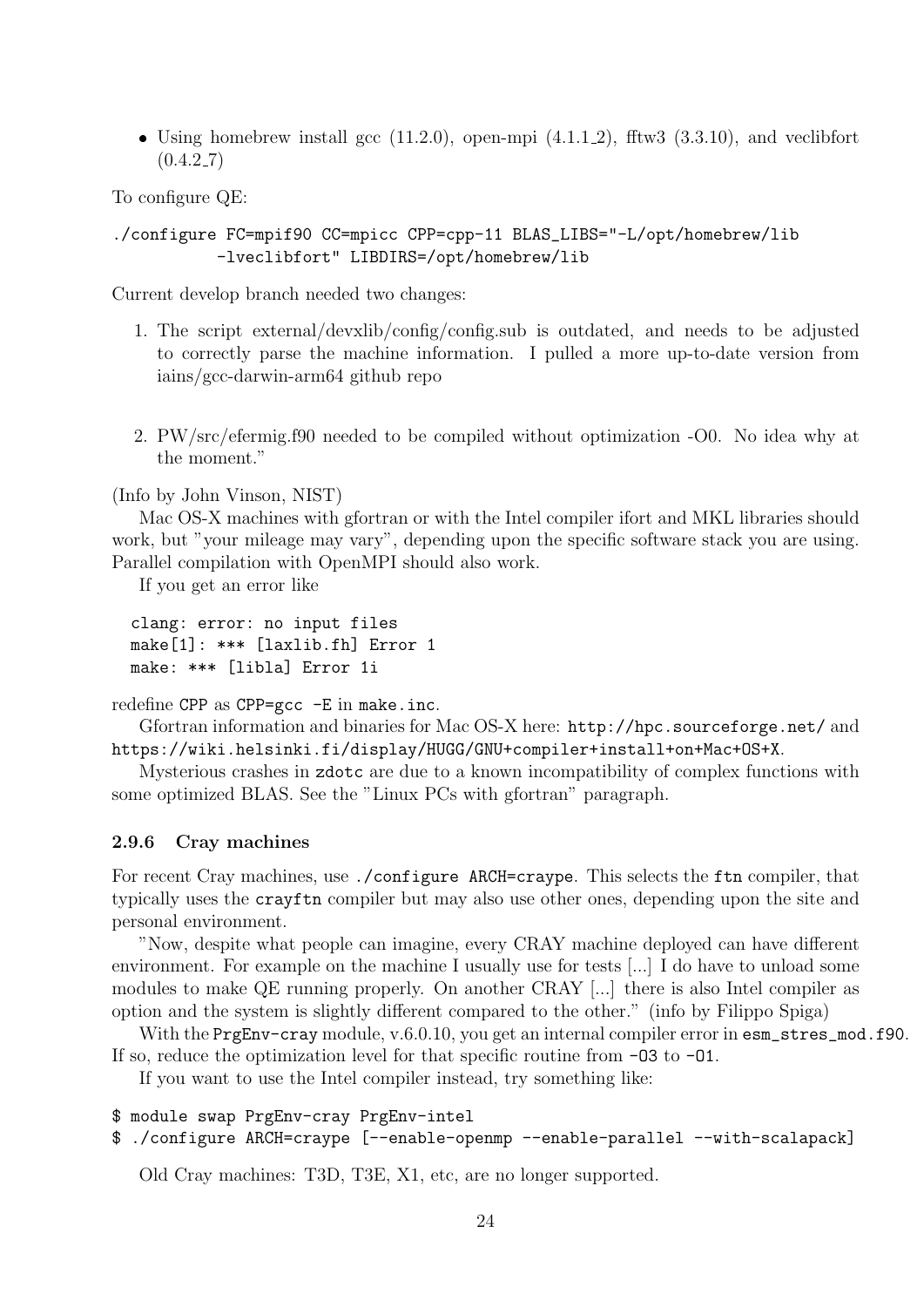#### 2.9.7 Obsolescent architectures

Intel Xeon Phi For Intel Xeon CPUs with Phi coprocessor, see this link:

https://software.intel.com/en-us/articles/explicit-offload-for-quantum-espresso. There are three ways of compiling:

- *offload* mode, executed on main CPU and offloaded onto coprocessor "automagically";
- *native* mode, executed completely on coprocessor;
- symmetric mode, requiring creation of both binaries.

"You can take advantage of the offload mode using the libxphi library. This library offloads the BLAS/MKL functions on the Xeon Phi platform hiding the latency times due to the communication. You just need to compile this library and then to link it dynamically. The library works with any version of QE. Libxphi is available from  $https://github.com/cdahnken/libxphi.$ Some documentation is available therein.

Instead, if you want to compile a native version of QE, you just need to add the  $\text{-mmic flag}$ and cross compile. If you want to use the symmetric mode, you need to compile twice: with and without the -mmic flag". "[...] everything, i.e. code+libraries, must be cross-compiled with the  $\text{-mmic flag.}$  In my opinion, it's pretty unlikely that native mode can outperform the execution on the standard Xeon cpu. I strongly suggest to use the Xeon Phi in offload mode, for now" (info by Fabio Affinito, March 2015).

IBM BlueGene The current configure was working on the machines at CINECA and at Jülich. For other machines, you may need something like

./configure ARCH=ppc64-bg BLAS\_LIBS=... LAPACK\_LIBS=... \ SCALAPACK\_DIR=... BLACS\_DIR=..."

where the various  $*$  LIBS and  $*$  DIR "suggest" where the various libraries are located.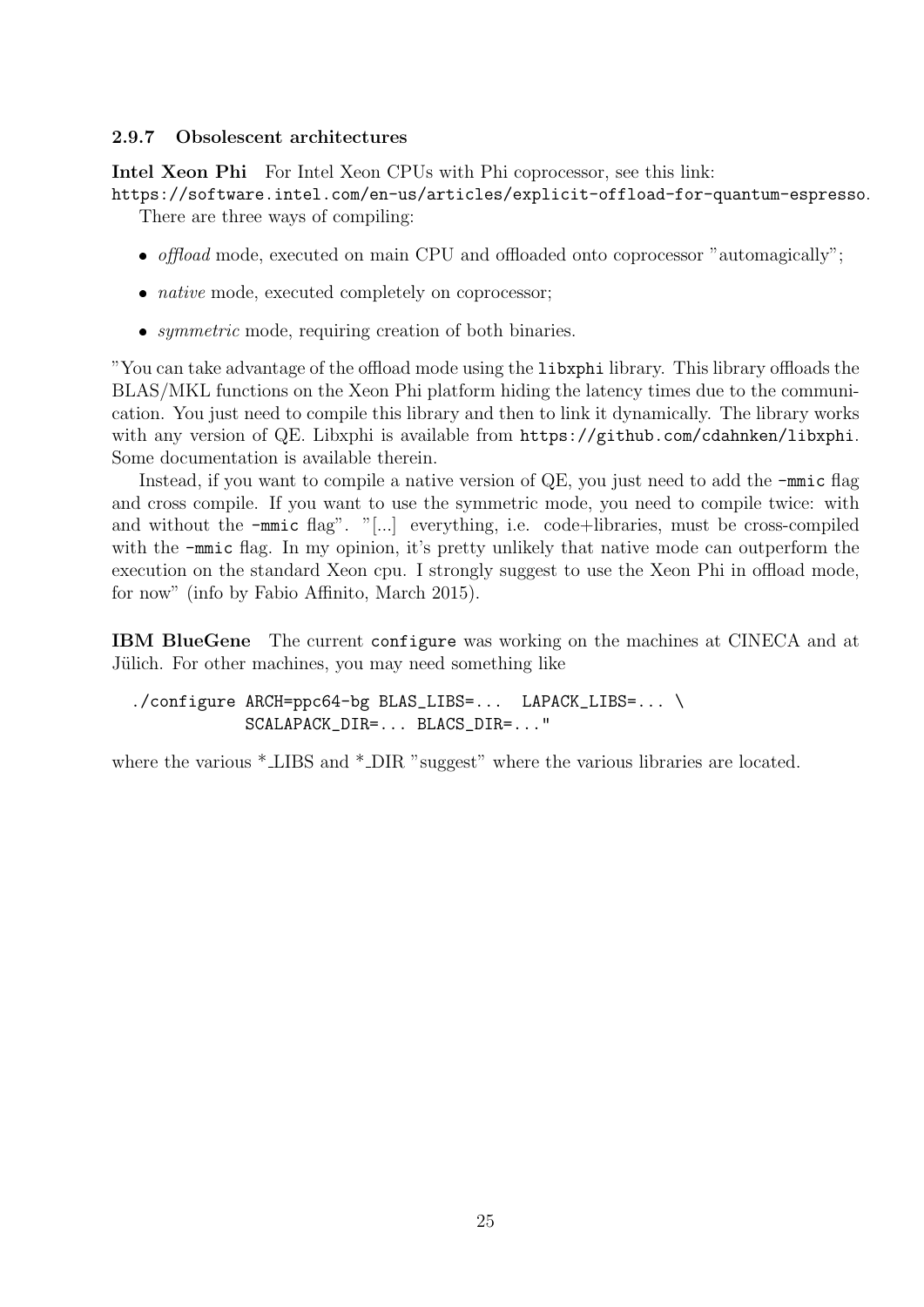## 3 Parallelism

## 3.1 Understanding Parallelism

Two different parallelization paradigms are currently implemented in QUANTUM ESPRESSO:

- 1. *Message-Passing (MPI)*. A copy of the executable runs on each CPU; each copy lives in a different world, with its own private set of data, and communicates with other executables only via calls to MPI libraries. MPI parallelization requires compilation for parallel execution, linking with MPI libraries, execution using a launcher program (depending upon the specific machine). The number of CPUs used is specified at run-time either as an option to the launcher or by the batch queue system.
- 2. *OpenMP*. A single executable spawn subprocesses (threads) that perform in parallel specific tasks. OpenMP can be implemented via compiler directives (explicit OpenMP) or via multithreading libraries (library OpenMP). Explicit OpenMP require compilation for OpenMP execution; library OpenMP requires only linking to a multithreading version of the mathematical libraries. The number of threads is specified at run-time in the environment variable OMP NUM THREADS.

MPI is the well-established, general-purpose parallelization. In QUANTUM ESPRESSO several parallelization levels, specified at run-time via command-line options to the executable, are implemented with MPI. This is your first choice for execution on a parallel machine.

The support for explicit OpenMP is steadily improving. Explicit OpenMP can be used together with MPI and also together with library OpenMP. Beware conflicts between the various kinds of parallelization! If you don't know how to run MPI processes and OpenMP threads in a controlled manner, forget about mixed OpenMP-MPI parallelization.

## 3.2 Running on parallel machines

Parallel execution is strongly system- and installation-dependent. Typically one has to specify:

- 1. a launcher program such as mpirun or mpiexec, with the appropriate options (if any);
- 2. the number of processors, typically as an option to the launcher program;
- 3. the program to be executed, with the proper path if needed;
- 4. other Quantum ESPRESSO-specific parallelization options, to be read and interpreted by the running code.

Items 1) and 2) are machine- and installation-dependent, and may be different for interactive and batch execution. Note that large parallel machines are often configured so as to disallow interactive execution: if in doubt, ask your system administrator. Item 3) also depend on your specific configuration (shell, execution path, etc). Item 4) is optional but it is very important for good performances. We refer to the next section for a description of the various possibilities.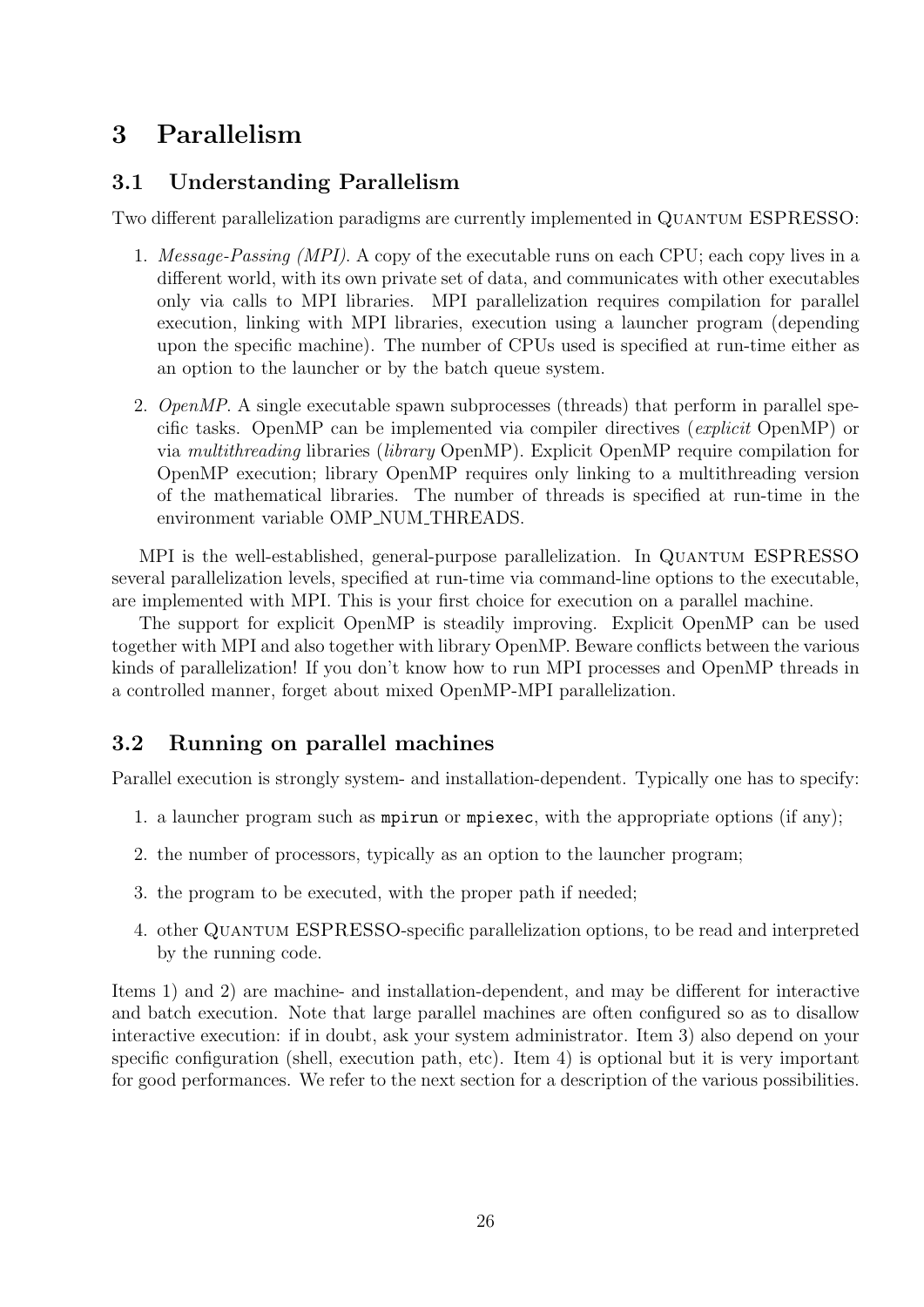## 3.3 Parallelization levels

In QUANTUM ESPRESSO several MPI parallelization levels are implemented, in which both calculations and data structures are distributed across processors. Processors are organized in a hierarchy of groups, which are identified by different MPI communicators level. The groups hierarchy is as follow:

- world: is the group of all processors (MPI\_COMM\_WORLD).
- images: Processors can then be divided into different "images", each corresponding to a different self-consistent or linear-response calculation, loosely coupled to others.
- pools: each image can be subpartitioned into "pools", each taking care of a group of k-points.
- bands: each pool is subpartitioned into "band groups", each taking care of a group of Kohn-Sham orbitals (also called bands, or wavefunctions). Especially useful for calculations with hybrid functionals.
- PW: orbitals in the PW basis set, as well as charges and density in either reciprocal or real space, are distributed across processors. This is usually referred to as "PW parallelization". All linear-algebra operations on array of PW / real-space grids are automatically and effectively parallelized. 3D FFT is used to transform electronic wave functions from reciprocal to real space and vice versa. The 3D FFT is parallelized by distributing planes of the 3D grid in real space to processors (in reciprocal space, it is columns of G-vectors that are distributed to processors).
- tasks: In order to allow good parallelization of the 3D FFT when the number of processors exceeds the number of FFT planes, FFTs on Kohn-Sham states are redistributed to "task" groups so that each group can process several wavefunctions at the same time. Alternatively, when this is not possible, a further subdivision of FFT planes is performed.
- linear-algebra group: A further level of parallelization, independent on PW or k-point parallelization, is the parallelization of subspace diagonalization / iterative orthonormalization. Both operations required the diagonalization of arrays whose dimension is the number of Kohn-Sham states (or a small multiple of it). All such arrays are distributed block-like across the "linear-algebra group", a subgroup of the pool of processors, organized in a square 2D grid. As a consequence the number of processors in the linear-algebra group is given by  $n^2$ , where n is an integer;  $n^2$  must be smaller than the number of processors in the PW group. The diagonalization is then performed in parallel using standard linear algebra operations. (This diagonalization is used by, but should not be confused with, the iterative Davidson algorithm). The preferred option is to use ELPA and ScaLA-PACK; alternative built-in algorithms are anyway available.

Note however that not all parallelization levels are implemented in all codes.

About communications Images and pools are loosely coupled: inter-processors communication between different images and pools is modest. Processors within each pool are instead tightly coupled and communications are significant. This means that fast communication hardware is needed if your pool extends over more than a few processors on different nodes.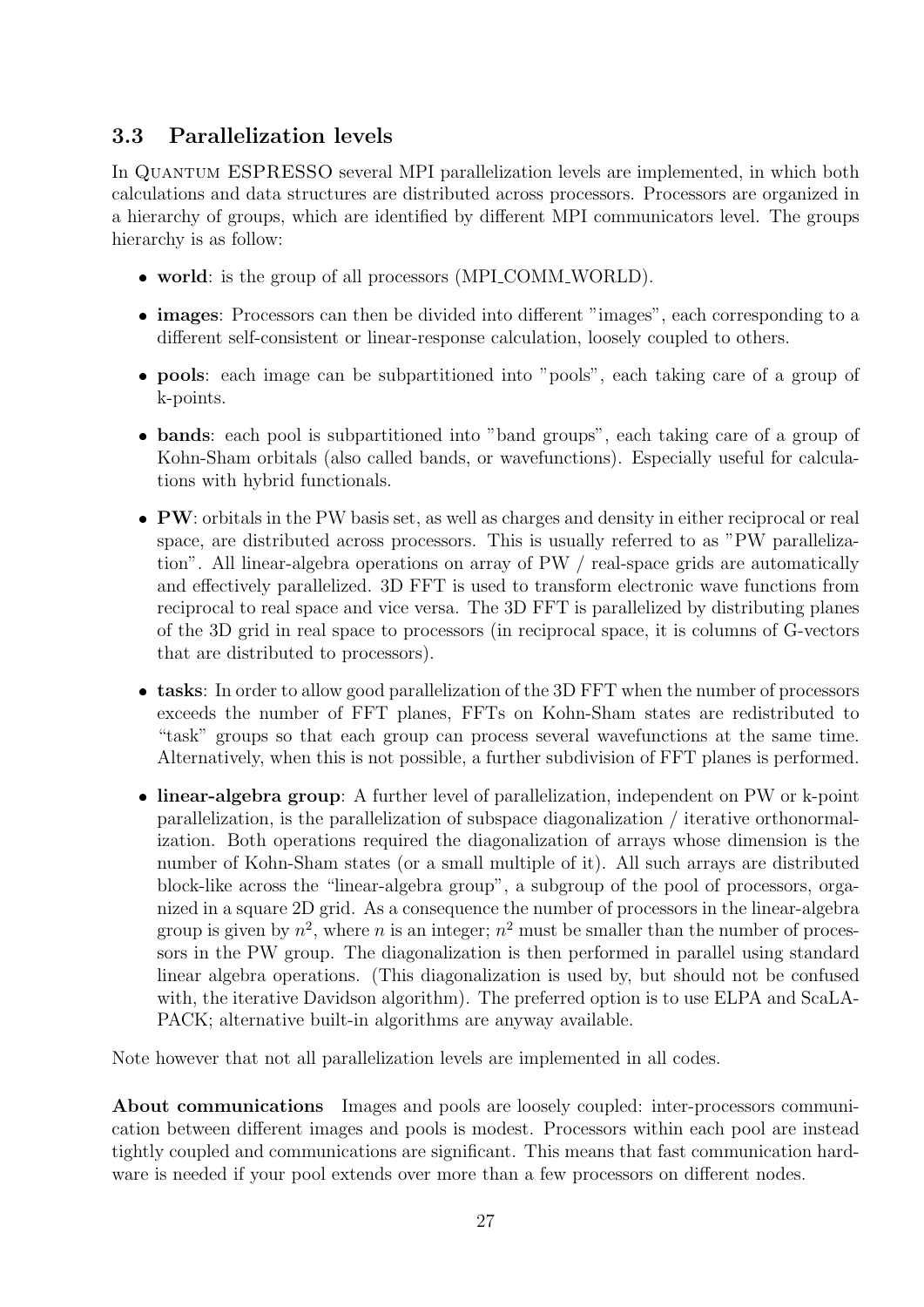Choosing parameters : To control the number of processors in each group, command line switches: -nimage, -npools, -nband, -ntg, -ndiag or -northo (shorthands, respectively: -ni, -nk, -nb, -nt, -nd) are used. As an example consider the following command line:

mpirun -np 4096 ./neb.x -ni 8 -nk 2 -nt 4 -nd 144 -i my.input

This executes a NEB calculation on 4096 processors, 8 images (points in the configuration space in this case) at the same time, each of which is distributed across 512 processors. k-points are distributed across 2 pools of 256 processors each, 3D FFT is performed using 4 task groups (64 processors each, so the 3D real-space grid is cut into 64 slices), and the diagonalization of the subspace Hamiltonian is distributed to a square grid of  $144$  processors  $(12x12)$ .

Default values are: -ni 1 -nk 1 -nt 1 ; nd is set to 1 if ScaLAPACK is not compiled, it is set to the square integer smaller than or equal to the number of processors of each pool.

Massively parallel calculations For very large jobs (i.e. O(1000) atoms or more) or for very long jobs, to be run on massively parallel machines (e.g. IBM BlueGene) it is crucial to use in an effective way all available parallelization levels: on linear algebra (requires compilation with ELPA and/or ScaLAPACK), on "task groups" (requires run-time option "-nt N"), and mixed MPI-OpenMP (requires OpenMP compilation: configure–enable-openmp). Without a judicious choice of parameters, large jobs will find a stumbling block in either memory or CPU requirements. Note that I/O may also become a limiting factor.

## 3.4 Understanding parallel I/O

In parallel execution, each processor has its own slice of data (Kohn-Sham orbitals, charge density, etc), that have to be written to temporary files during the calculation, or to data files at the end of the calculation. This can be done in two different ways:

- "collected": all slices are collected by the code to a single processor that writes them to disk, in a single file, using a format that doesn't depend upon the number of processors or their distribution. This is the default since v.6.2 for final data.
- "portable": as above, but data can be copied to and read from a different machines (this is not guaranteed with Fortran binary files). Requires compilation with  $-D$ \_HDF5 preprocessing option and HDF5 libraries.

There is a third format, no longer used for final data but used for scratch and restart files:

 "distributed": each processor writes its own slice to disk in its internal format to a different file. The "distributed" format is fast and simple, but the data so produced is readable only by a job running on the same number of processors, with the same type of parallelization, as the job who wrote the data, and if all files are on a file system that is visible to all processors (i.e., you cannot use local scratch directories: there is presently no way to ensure that the distribution of processes across processors will follow the same pattern for different jobs).

The directory for data is specified in input variables outdir and prefix (the former can be specified as well in environment variable ESPRESSO TMPDIR): outdir/prefix.save. A copy of pseudopotential files is also written there. If some processor cannot access the data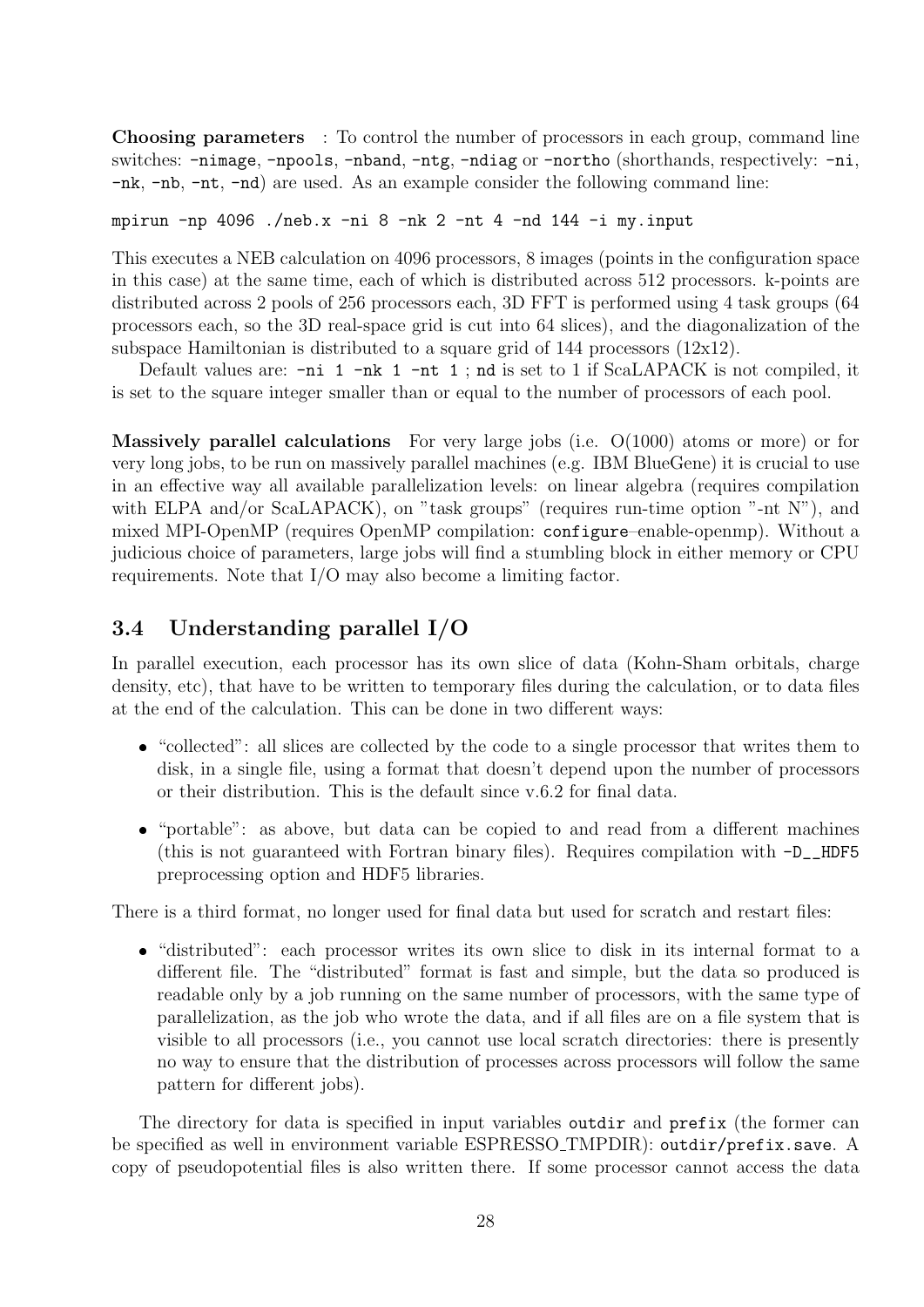directory, the pseudopotential files are read instead from the pseudopotential directory specified in input data. Unpredictable results may follow if those files are not the same as those in the data directory!

IMPORTANT: Avoid I/O to network-mounted disks (via NFS) as much as you can! Ideally the scratch directory outdir should be a modern Parallel File System. If you do not have any, you can use local scratch disks (i.e. each node is physically connected to a disk and writes to it) but you may run into trouble anyway if you need to access your files that are scattered in an unpredictable way across disks residing on different nodes.

You can use input variable disk io to vary the amount of  $I/O$  done by  $pw.x$ . Since v.5.1, the default value is disk io='low', so the code will store wavefunctions into RAM and not on disk during the calculation. Specify disk\_io='medium' only if you have too many k-points and you run into trouble with memory; choose disk io='none' if you do not need to keep final data files.

#### 3.5 Tricks and problems

Many problems in parallel execution derive from the mixup of different MPI libraries and runtime environments. There are two major MPI implementations, OpenMPI and MPICH, coming in various versions, not necessarily compatible; plus vendor-specific implementations (e.g. Intel MPI). A parallel machine may have multiple parallel compilers (typically, mpif90 scripts calling different serial compilers), multiple MPI libraries, multiple launchers for parallel codes (different versions of mpirun and/or mpiexec). You have to figure out the proper combination of all of the above, which may require using command module or manually setting environment variables and execution paths. What exactly has to be done depends upon the configuration of your machine. You should inquire with your system administrator or user support (if available; if not, YOU are the system administrator and user support and YOU have to solve your problems).

Always verify if your executable is actually compiled for parallel execution or not: it is declared in the first lines of output. Running several instances of a serial code with mpirun or mpiexec produces strange crashes.

Trouble with input files Input files should be plain ASCII text. The presence of CRLF line terminators (may appear as ˆM, Control-M, characters at the end of lines), tabulators, or non-ASCII characters (e.g. non-ASCII quotation marks, that at a first glance may look the same as the ASCII character) is a frequent source of trouble. Typically, this happens with files coming from Windows or produced with "smart" editors. Verify with command file and convert with command iconv if needed.

Some implementations of the MPI library have problems with input redirection in parallel. This typically shows up under the form of mysterious errors when reading data. If this happens, use the option  $-i$  (or  $-in$ ,  $-in$ ,  $-in$ ),  $-in$ ,  $-in$ ), followed by the input file name. Example:

```
pw.x -i inputfile -nk 4 > outputfile
```
Of course the input file must be accessible by the processor that must read it (only one processor reads the input file and subsequently broadcasts its contents to all other processors).

Apparently the LSF implementation of MPI libraries manages to ignore or to confuse even the  $-i/in/inp/input$  mechanism that is present in all QUANTUM ESPRESSO codes. In this case, use the -i option of mpirun.lsf to provide an input file.